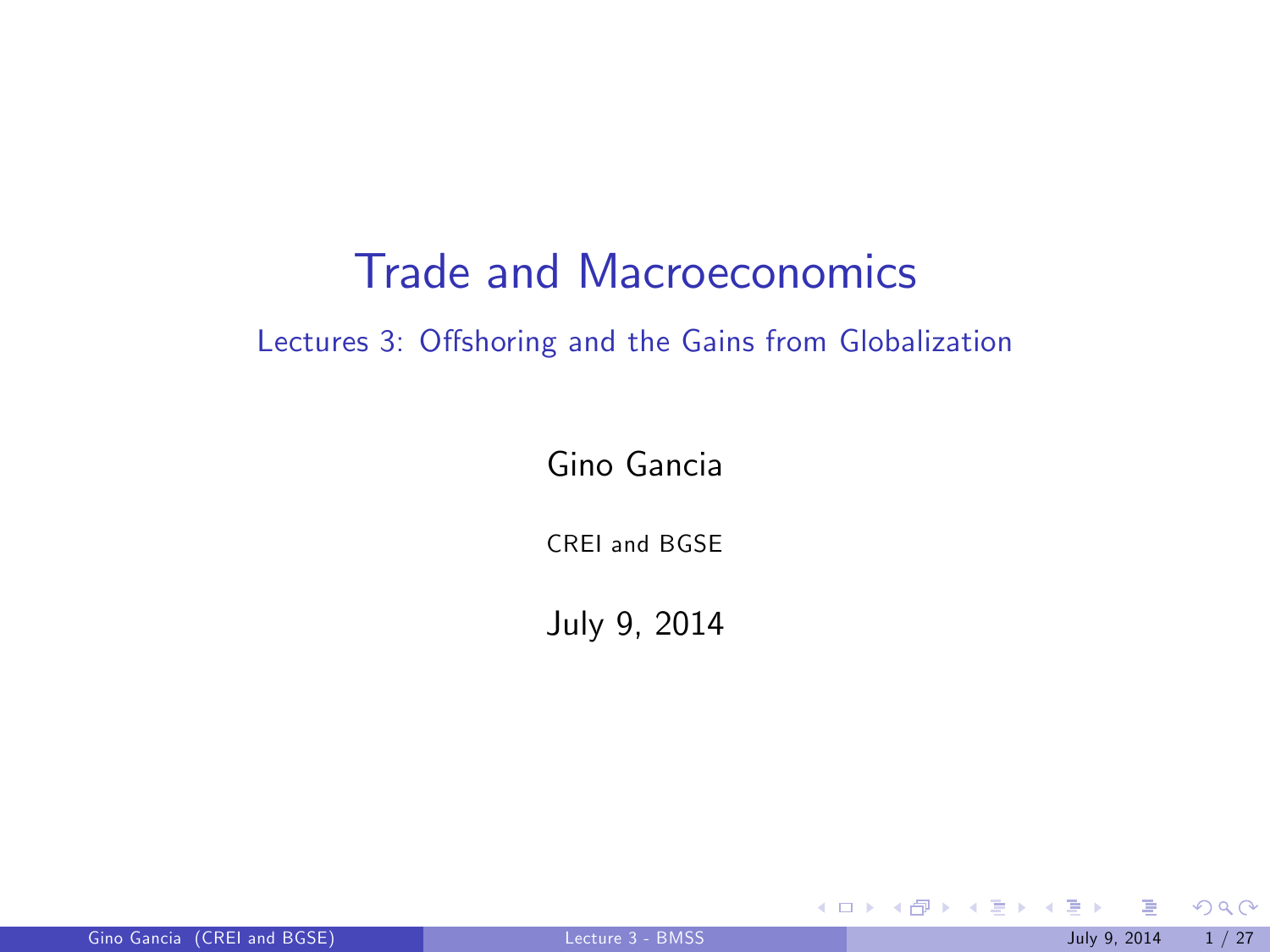# Disintegration of Production

- **•** improvements in transportation and communication have led to a new form of exchange:
	- $\triangleright$  trade in value-adding tasks performed in different locations
	- $\triangleright$  offshoring in manufacturing and business functions
	- $\blacktriangleright$  global supply chains
- contrasting views on offshoring
- o offshoring as an opportunity:
	- $\blacktriangleright$  standard GFT
- o offshoring as a threat:
	- $\triangleright$  could workers in US be worse off?
- what is offshoring? what is special about offshoring?

 $\Omega$ 

メロト メ母 トメミト メミト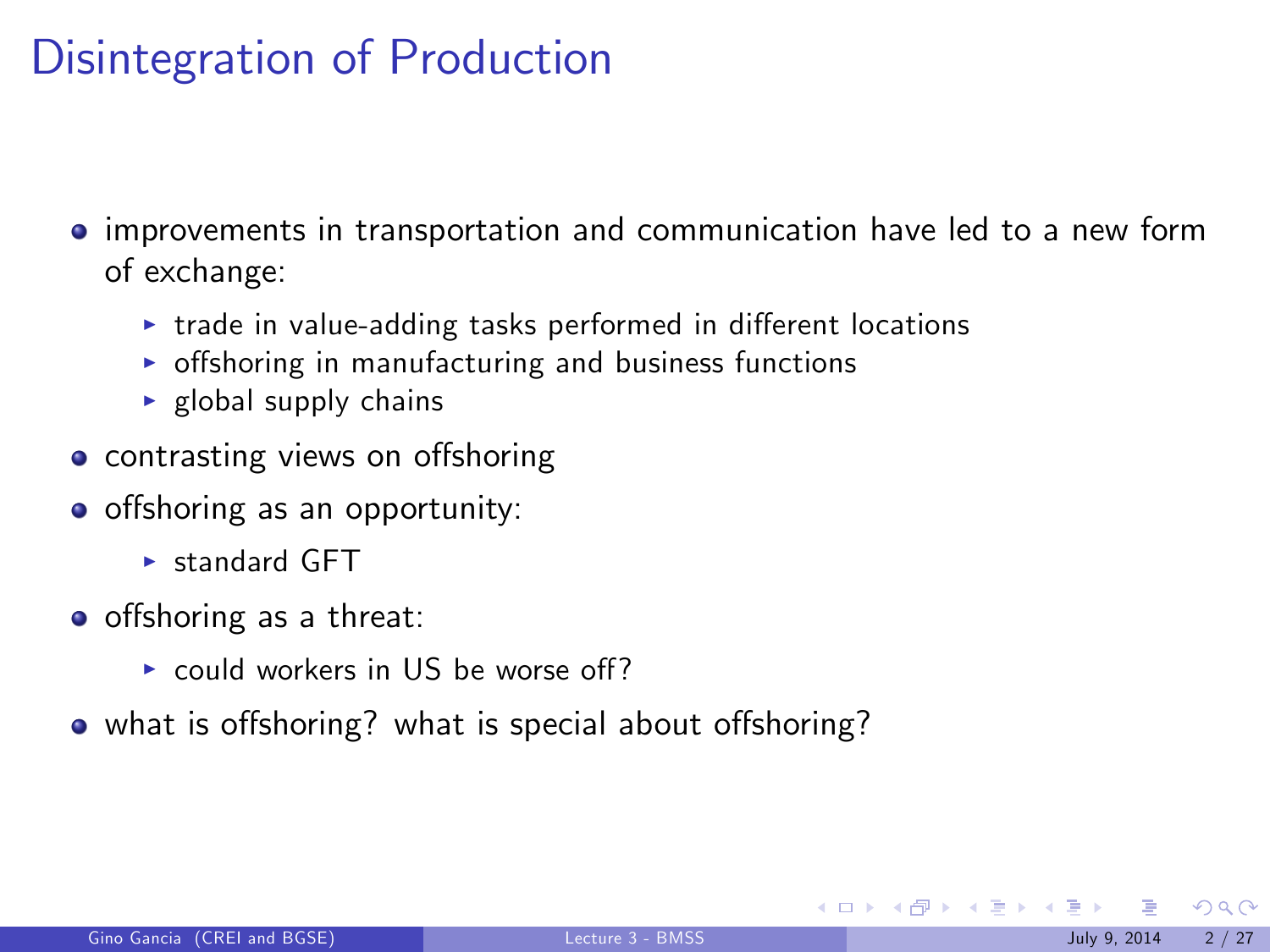# The Rise of Offshoring

• offshoring:

- $\triangleright$  sourcing of input goods or services from a foreign country
- not a new phenomenon:
	- $\triangleright$  already in the 1970s, IKEA established production facilities in Poland
	- $\blacktriangleright$  already in the 1980s, Swissair had moved many accounting tasks to India
- recent boom triggered by
	- $\triangleright$  economic transformation in East Asia
	- $\blacktriangleright$  advances in ICT

 $\Omega$ 

メロト メ何 トメ ヨ トメ ヨ ト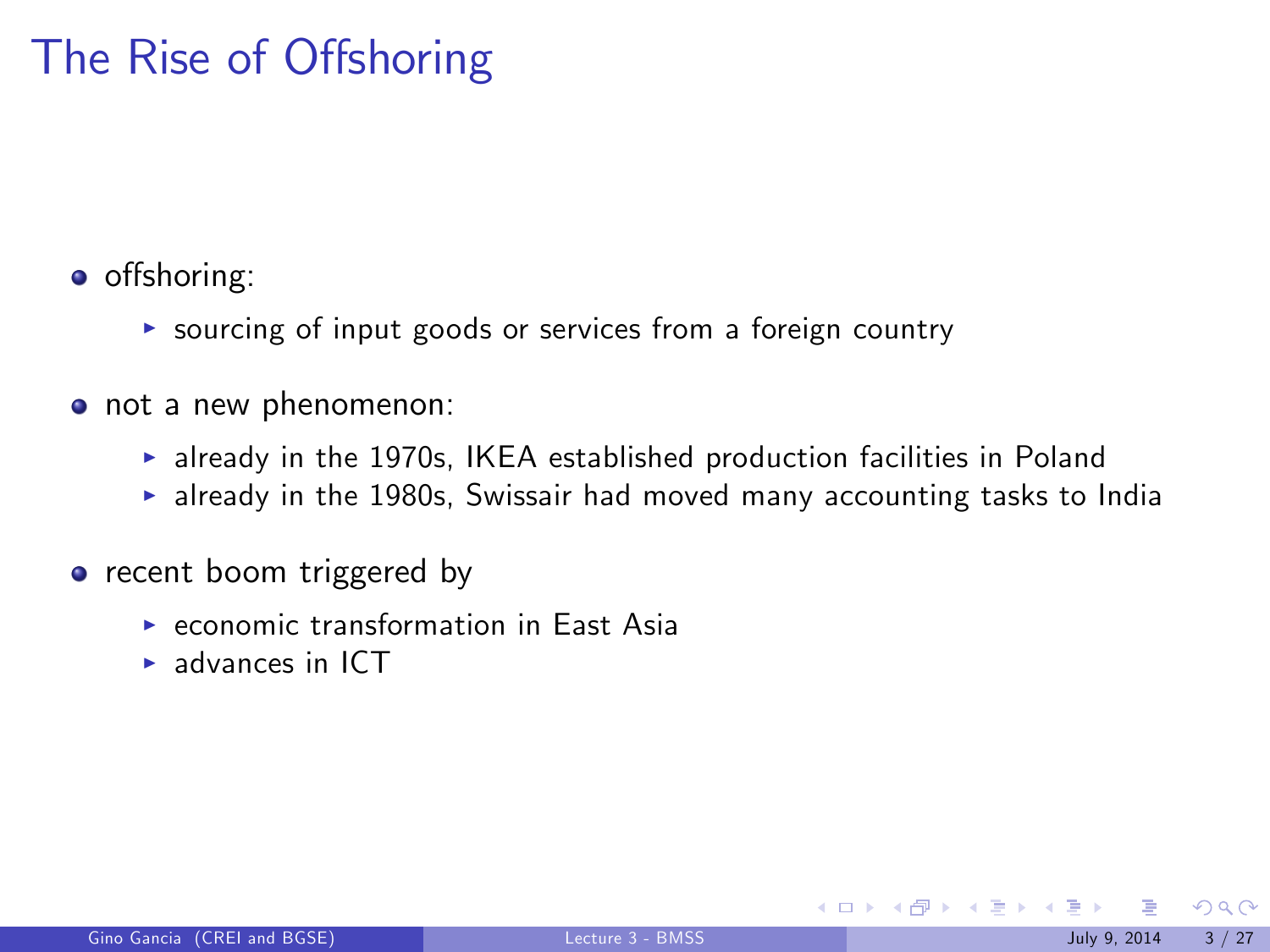# Measuring Offshoring

• 2/3 of world trade is in intermediate products

- Feenstra & Hanson (1996):
	- $\triangleright$  share of imported inputs in total US input purchases (from US I-O tables)
	- $\triangleright$  from 6% in 1980 to 27% in 2006
- Johnson and Noguera (2012):
	- $\triangleright$  use global I-O tables to compute

$$
VAX ratio: \frac{value added}{gross value} of exports
$$

- $\triangleright$  inverse measure of vertical specialization in the world production
- $\triangleright$  value added content of trade declined, particularly in manufacturing

 $\Omega$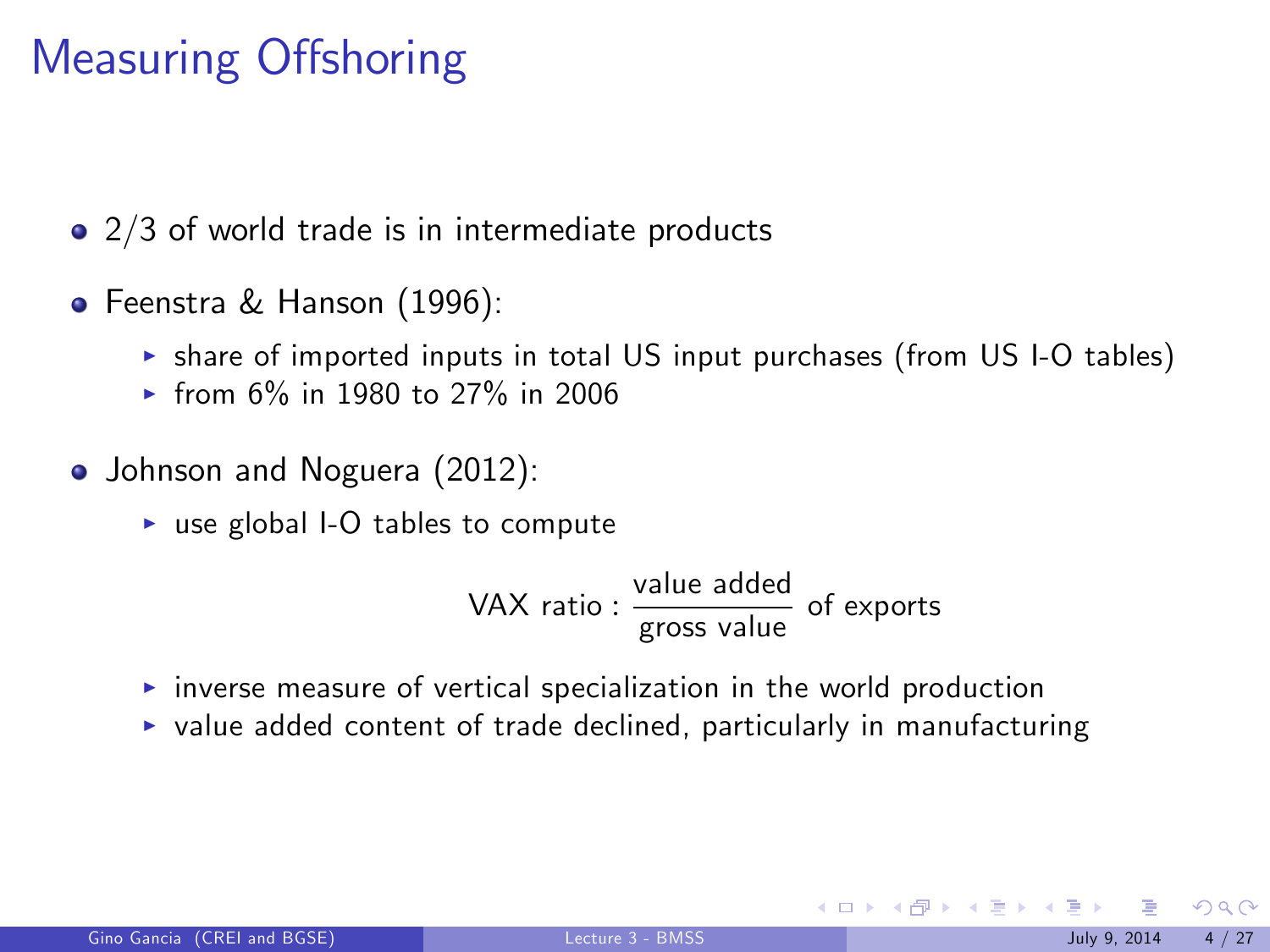#### Value Added to Gross Export



Gino Gancia (CREI and BGSE) [Lecture 3 - BMSS](#page-0-0) July 9, 2014 5 / 27

 $299$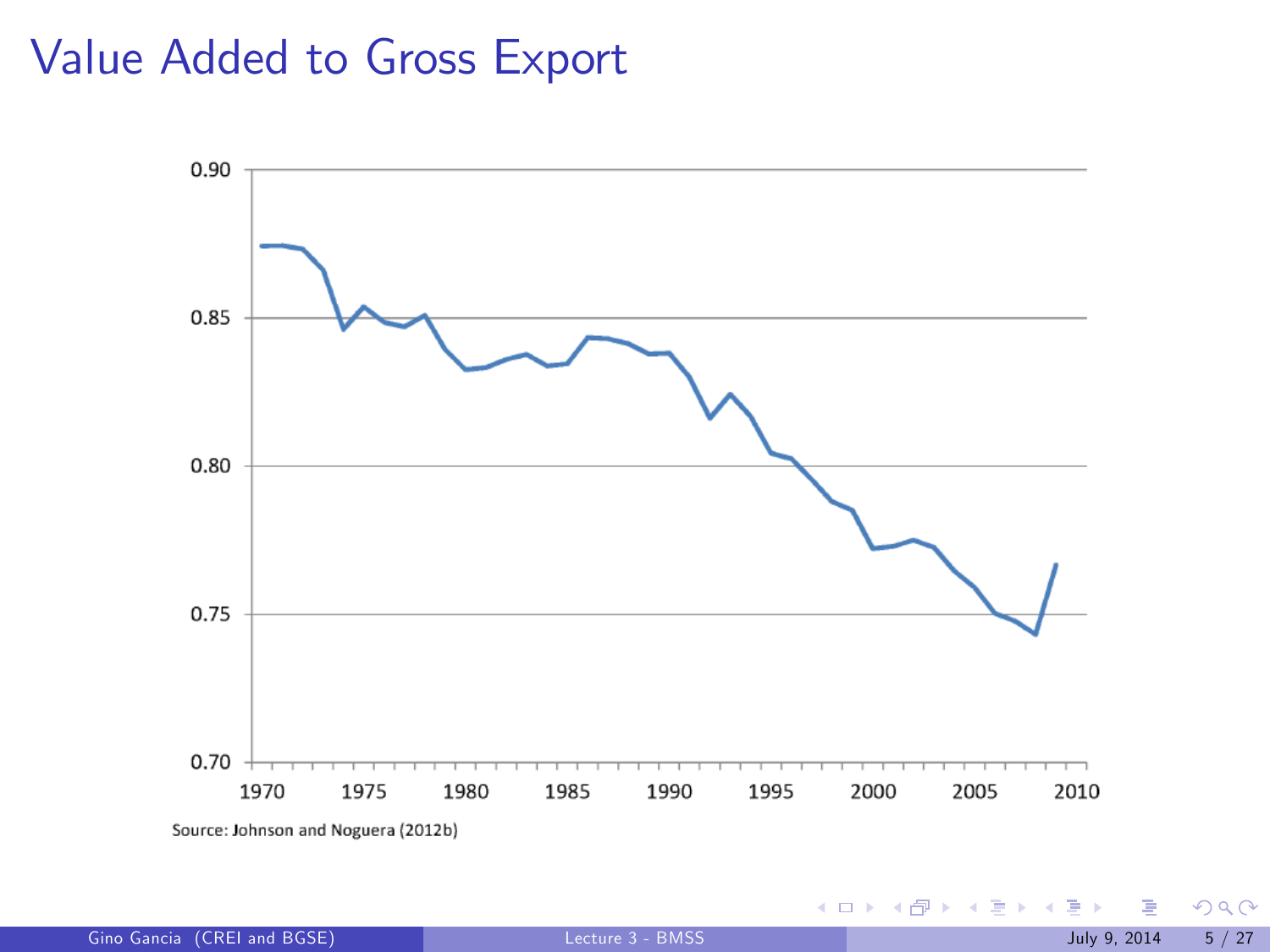# The Growth of Offshoring



Data are normalized at 100 in 1988

o material and service offshoring have grown faster than merchandise trade

| Gino Gancia (CREI and BGSE) |  |  |
|-----------------------------|--|--|
|                             |  |  |
|                             |  |  |

 $299$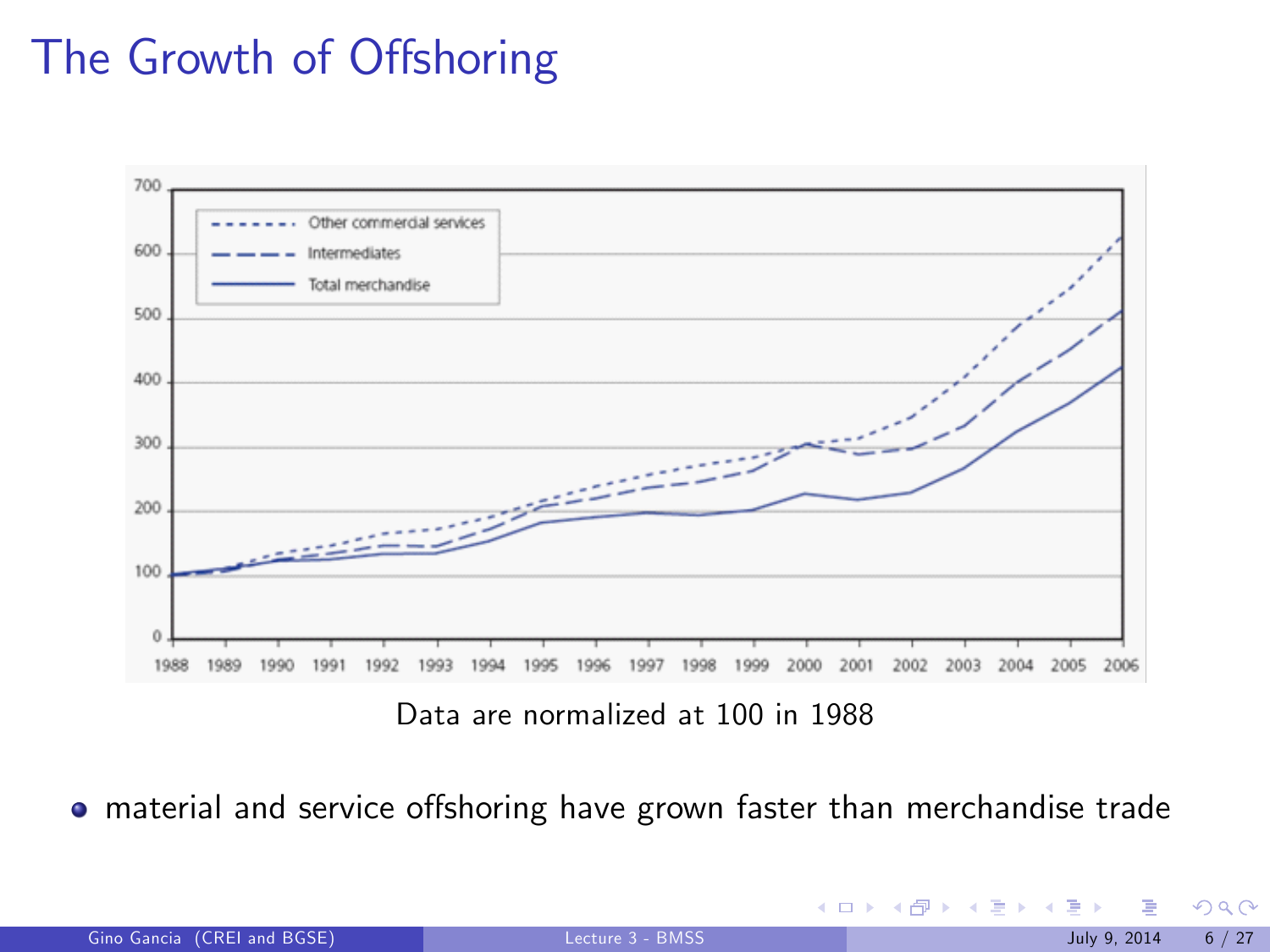# **An Example: the iPad 2**



 $\bullet$ Assembled in China (and soon in Brazil) by Taiwan-based Foxconn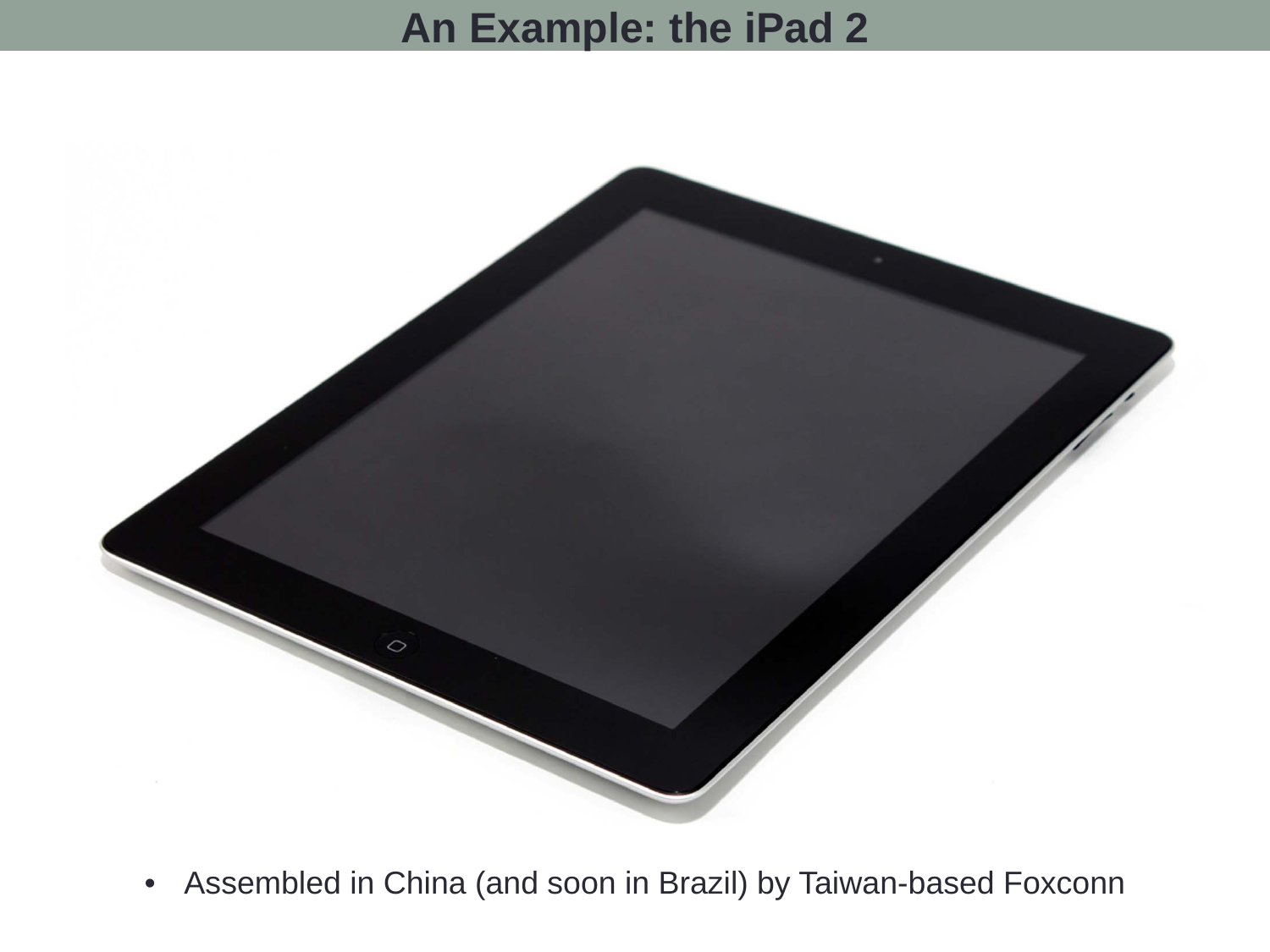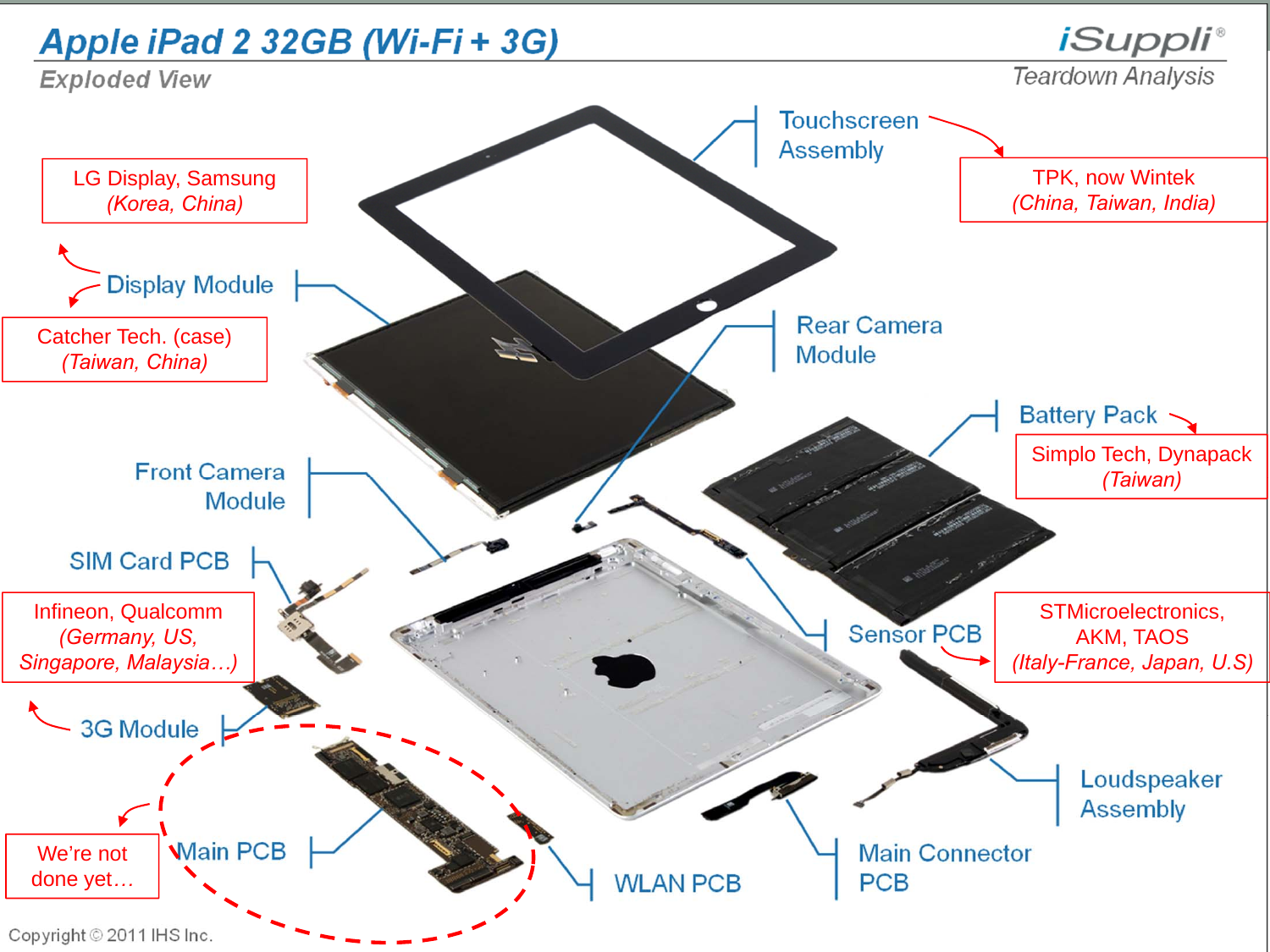

Copyright © 2011 IHS Inc.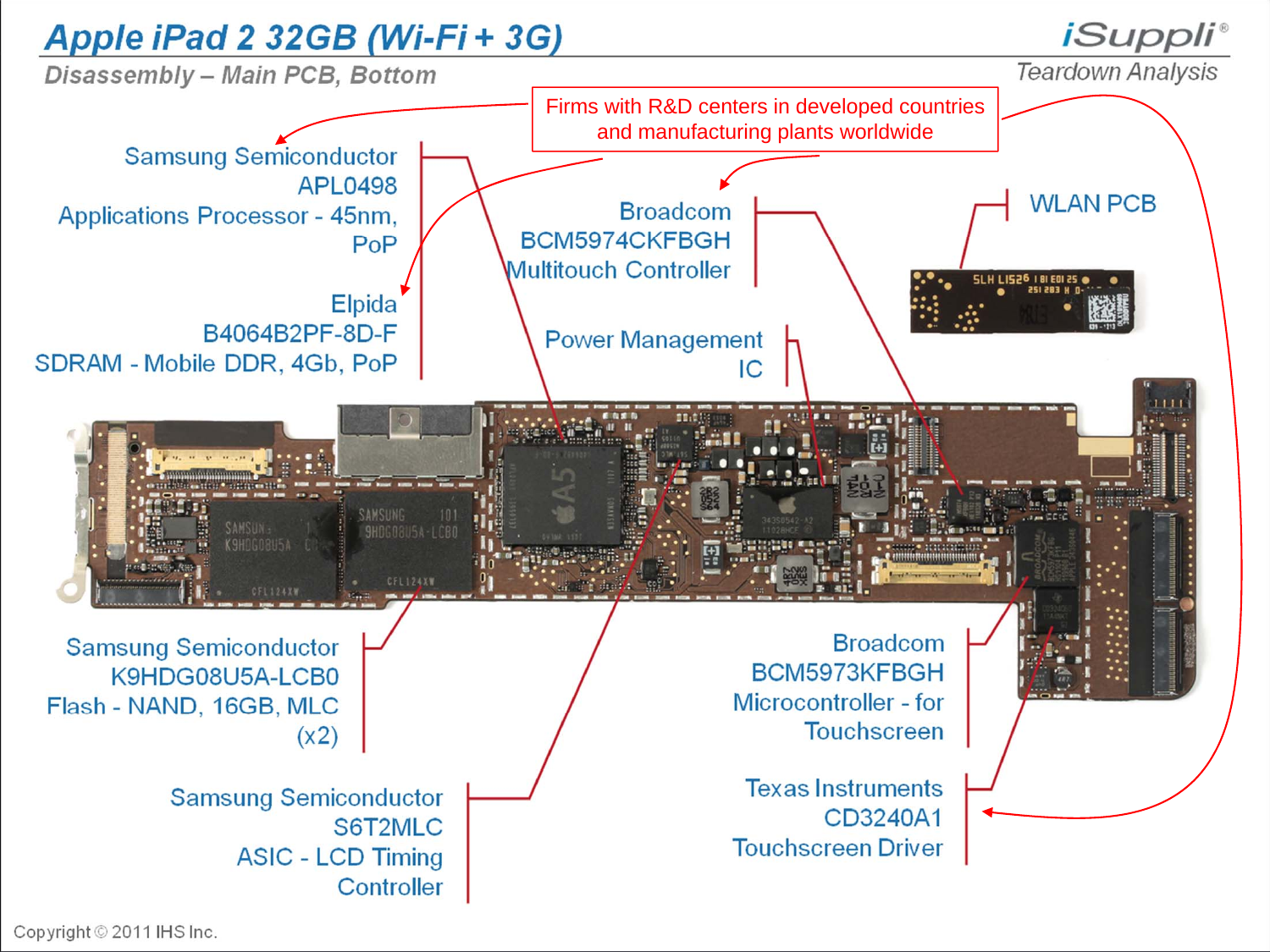# The iPod Value Chain: Jobs

- Apple's Video iPod:
	- $\triangleright$  sold at \$299 on the US market
	- $\blacktriangleright$  \$163 to American companies
	- $\blacktriangleright$  \$132 to part makers in other Asian countries
	- $\triangleright$  \$4 to Chinese workers
- iPod-related jobs by country and category in 2006:

|              |            | - -                     |                        |              |
|--------------|------------|-------------------------|------------------------|--------------|
|              |            | <b>Retail and other</b> | <b>Engineering and</b> |              |
|              | Production | non-professional        | other professional     | <b>Total</b> |
| U.S.         | 30         | 7.789                   | 6.101                  | 13,920       |
| China        | 11.715     | 粛                       | 555                    | 12.270       |
| Philippines  | 4,500      | 案                       | 250                    | 4,750        |
| Japan        | 700        | *                       | 1.140                  | 1,840        |
| Singapore    | 825        | 粛                       | 100                    | 925          |
| Korea        | 600        | 素                       | 600                    | 1,200        |
| Thailand     | 750        | *                       | 50                     | 800          |
| Taiwan       | 70         | 粛                       | 270                    | 340          |
| Other        | 0          | 4.825*                  | 300                    | 5,125        |
| <b>Total</b> | 19,190     | 12,614                  | 9,366                  | 41,170       |

\*Includes all non-U.S. retail and other non-professionals.

- $\triangleright$  more jobs abroad than in the US
- $\triangleright$  US specialized in engineering and retail

 $\Omega$ 

 $\left\{ \begin{array}{ccc} 1 & 0 & 0 \\ 0 & 1 & 0 \end{array} \right\}$  ,  $\left\{ \begin{array}{ccc} 0 & 0 & 0 \\ 0 & 0 & 0 \end{array} \right\}$  ,  $\left\{ \begin{array}{ccc} 0 & 0 & 0 \\ 0 & 0 & 0 \end{array} \right\}$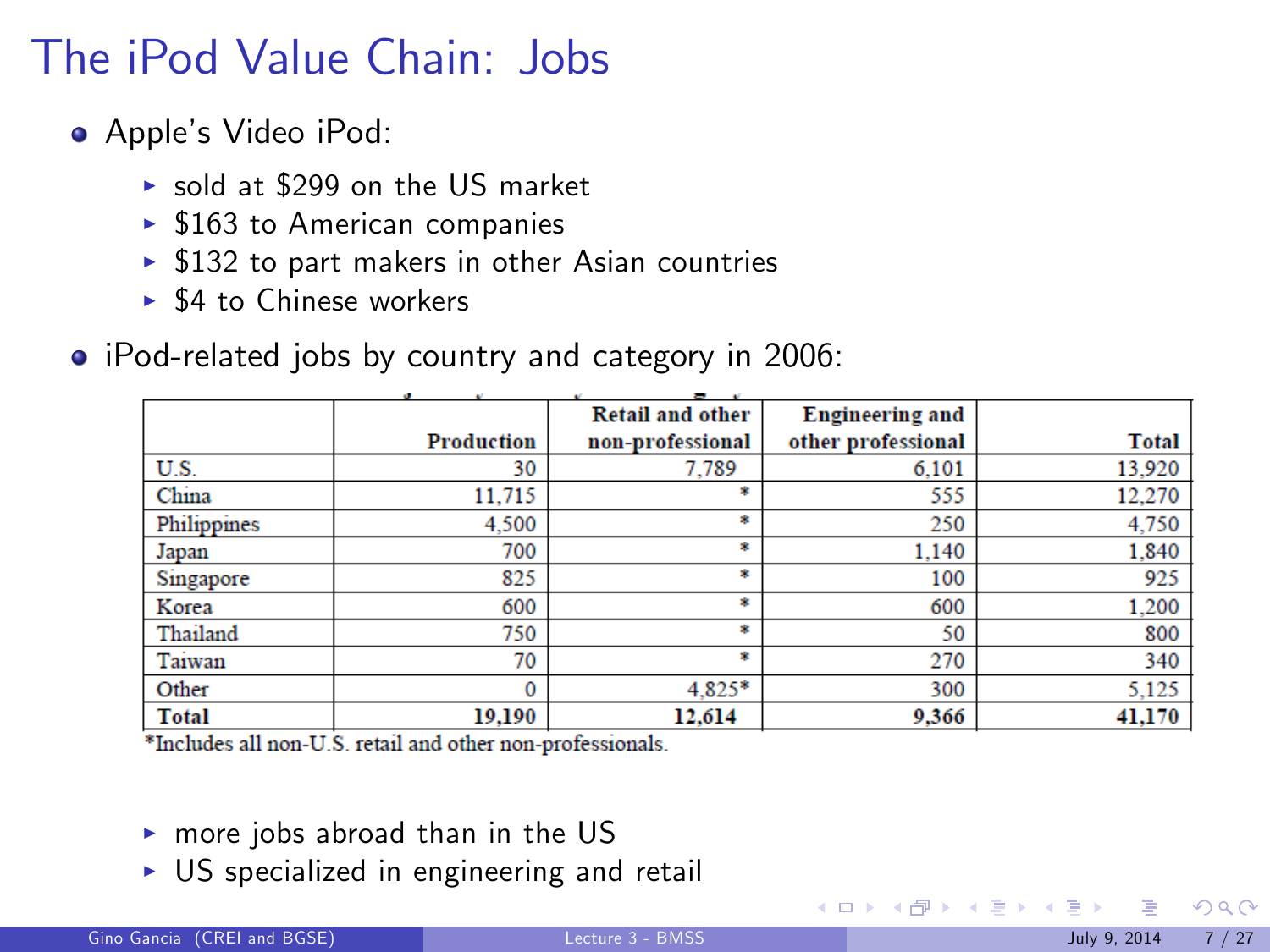# The iPod Value Chain: Earnings

average annual employee earnings by job category in 2006:

|                      |                   | Other non-   | <b>Engineering and</b> |
|----------------------|-------------------|--------------|------------------------|
|                      | <b>Production</b> | professional | other professional     |
| U.S.                 | \$47,640          | \$25,580     | \$85,000               |
| Japan                | \$40,400          | \$20,000     | \$65,000               |
| Korea                | \$29,440          | \$15,000     | \$30,000               |
| Taiwan               | \$12,860          | \$7,000      | \$20,000               |
| Singapore            | \$17,110          | \$9,000      | \$20,000               |
| Philippines/Thailand | \$2,140           | \$1,500      | \$15,000               |
| China                | \$1,540           | \$1,000      | \$10,000               |

 $\triangleright$  high-wage jobs are in the US

 $\rightarrow$  yet, high-skill workers are relatively more expensive in China

 $\Omega$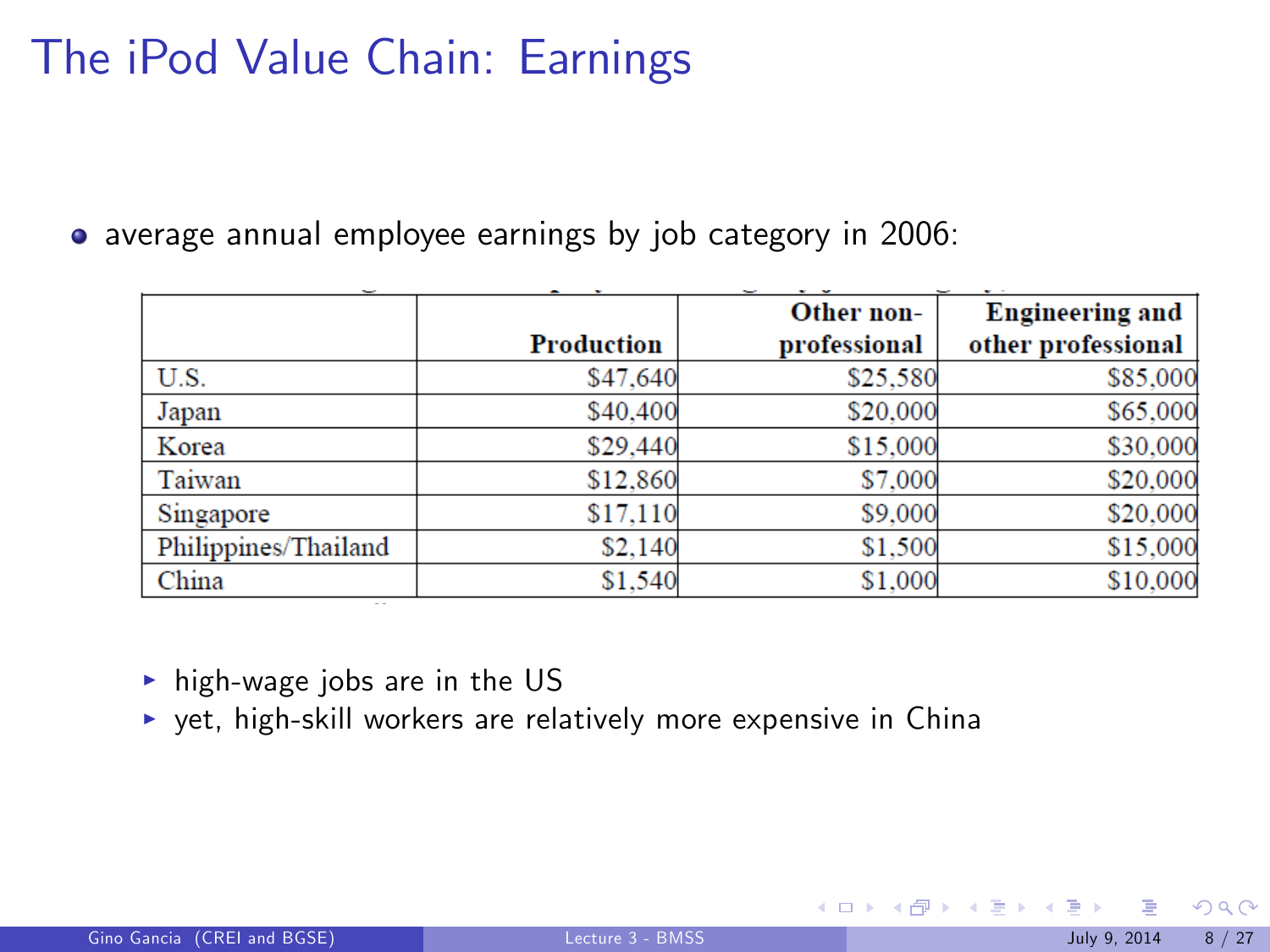# The Rise of China



since the 1980s, spectacular growth of GDP and trade volumes

|  | Gino Gancia (CREI and BGSE) | Lecture 3 - BMSS | 9/27<br>July 9, 2014 |
|--|-----------------------------|------------------|----------------------|
|--|-----------------------------|------------------|----------------------|

 $299$ 

メロト メ御 トメ きょ メきょ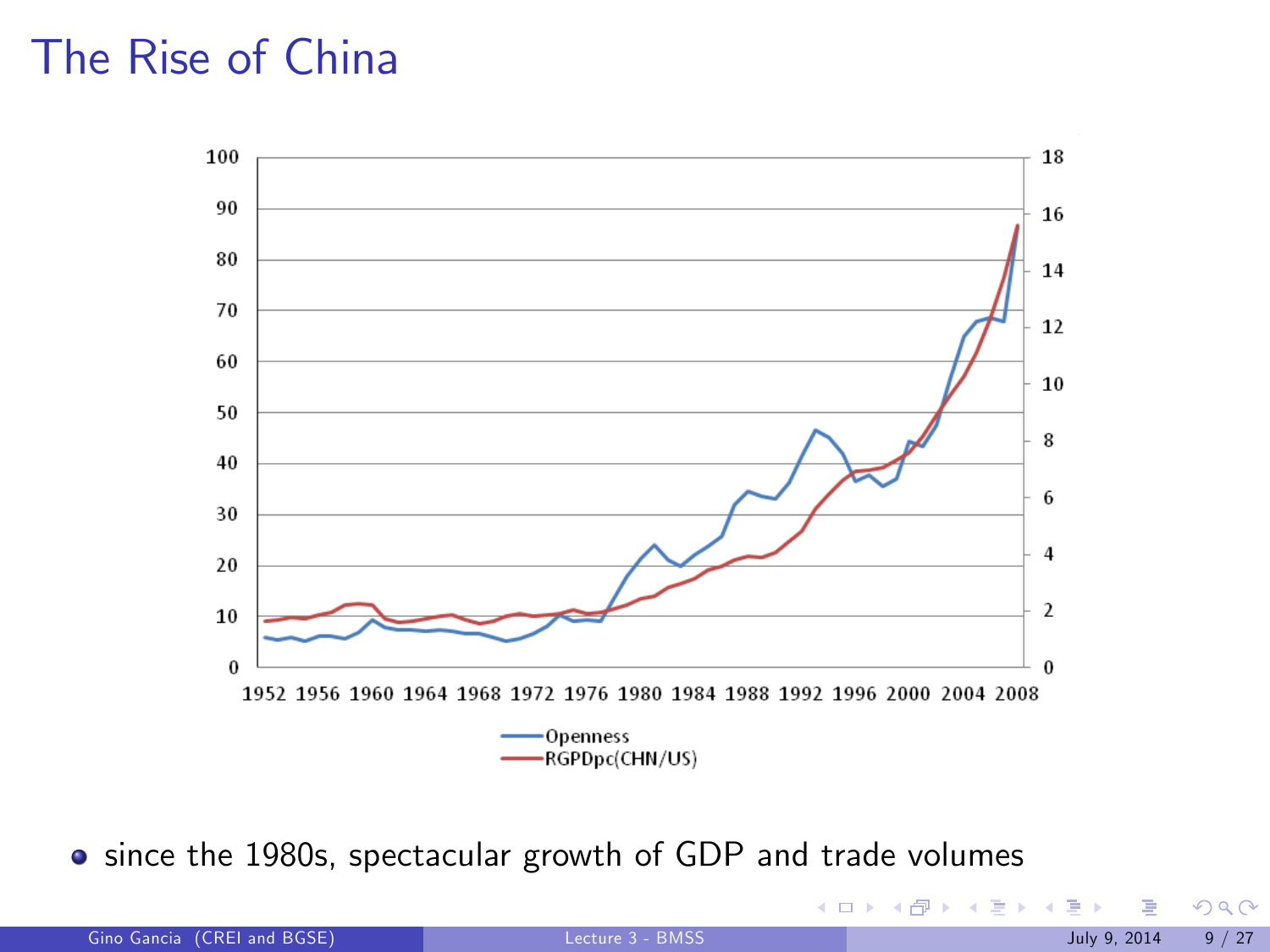# Chinaís Export Growth



 $\bullet$  main 2-digit manufacturing industries (1992-2005 growth: +500%)

| Gino Gancia (CREI and BGSE) | Lecture 3 - BMSS | 10/27<br>July 9, 2014 |
|-----------------------------|------------------|-----------------------|
|-----------------------------|------------------|-----------------------|

 $299$ 

メロト メ御 トメ きょ メきょ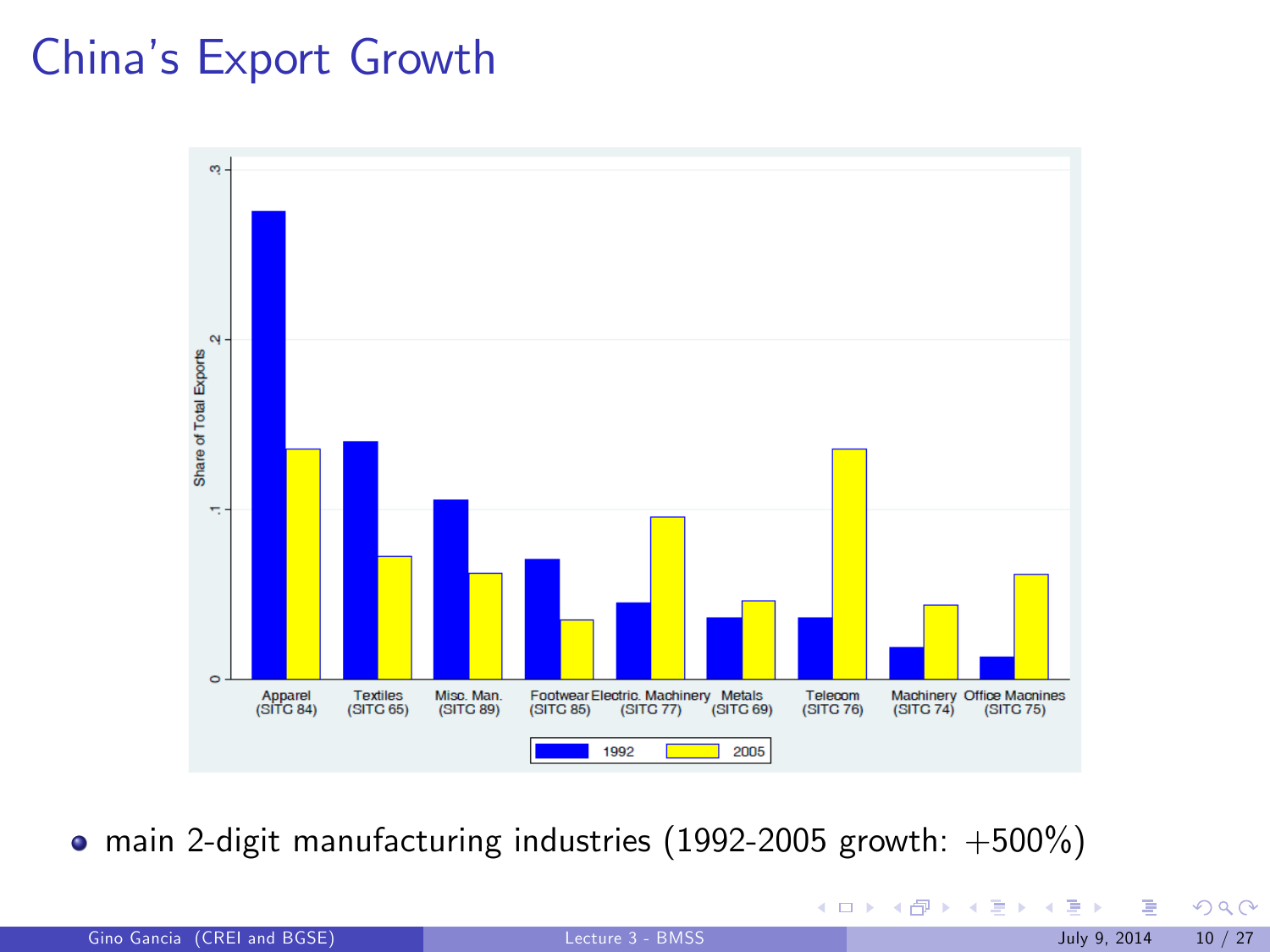# Offshoring and Welfare: Samuelson (2004)

- **•** can offshoring of production to low-wage countries (South) reduce welfare in high-wage countries (North)?
- Samuelson (2004):
	- ▶ eventually YES, if offshoring implies technology transfer from North to South
- why?
	- $\triangleright$  because the North will eventually lose its comparative advantage and thus the gains from trade
- we illustrate this point in a Ricardian model inspired to:
	- Acemoglu, Gancia & Zilibotti (2014), Rodriguez-Clare (2010) and Krugman (1979)
- $\bullet$  yet, the model will suggest that *some* offshoring is mutually beneficial

 $209$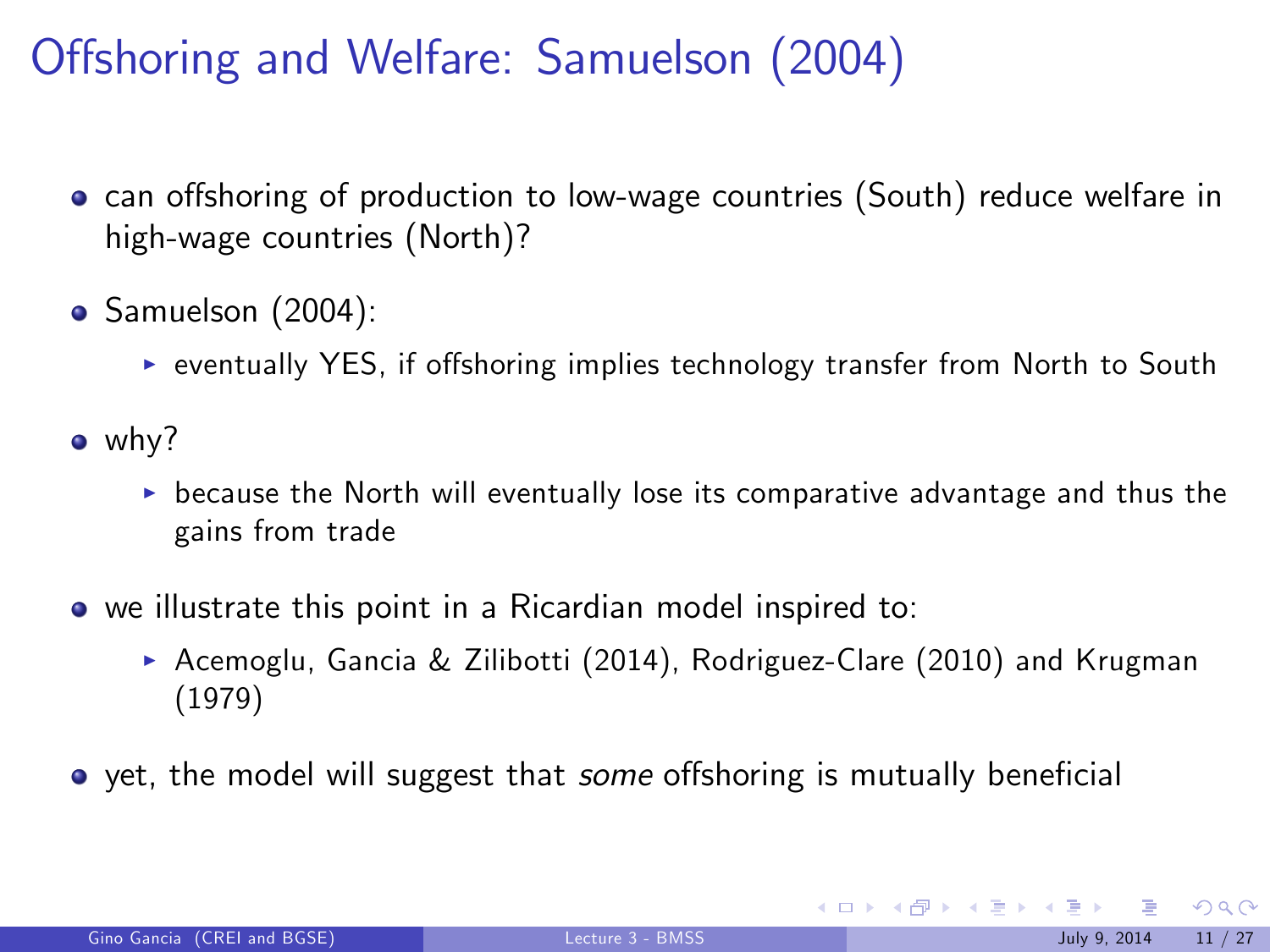# A Simple Ricardian Model

- $\bullet$  two country: North and South $(*)$
- one factor, labor, in fixed supply:  $L$  and  $L^\ast$
- all markets are competitive
- world output:
	- $\triangleright$  CES function of a continuum of freely-traded intermediates/tasks:

$$
Y = \left(\int_0^1 x_i^{\alpha} \, \mathrm{d}i\right)^{1/\alpha}, \quad \alpha \in (0,1)
$$

 $\triangleright$  tasks enter symmetrically, but are imperfect substitutes

the North can produce all intermediates, the South only a subset [0, *κ*]

**•** offshoring:  $\uparrow \kappa$  = more jobs go South

 $\Omega$ 

メロト メ御 トメ きょ メきょ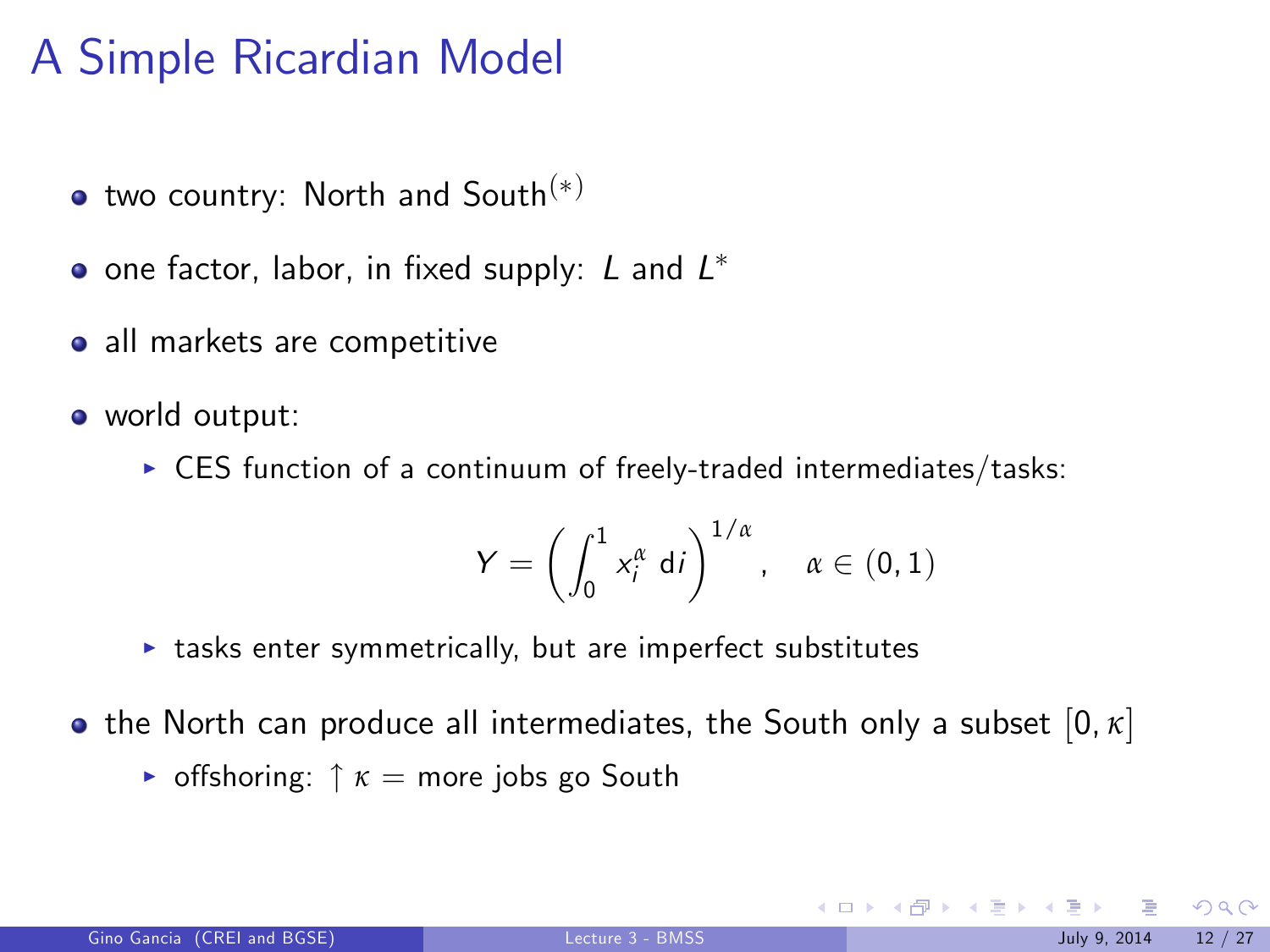#### Demand for Intermediates

o profit maximization:

$$
\max_{x_i} \left\{ \left( \int_0^1 x_i^{\alpha} \, \mathrm{d}i \right)^{1/\alpha} - \int_0^1 p_i x_i \, \mathrm{d}i \right\}
$$

- $p_i$  = price of intermediate  $x_i$
- FOC,  $\frac{\partial {\{\cdot\}}}{\partial x_i} = 0$ :

$$
p_i = \left( \int_0^1 x_i^{\alpha} \, \mathrm{d}i \right)^{\frac{1-\alpha}{\alpha}} x_i^{\alpha-1} = Y^{1-\alpha} x_i^{\alpha-1}
$$

$$
\rightarrow x_i = p_i^{\frac{1}{\alpha-1}} Y
$$

 $\blacktriangleright$  demand has a constant price elasticity

 $2990$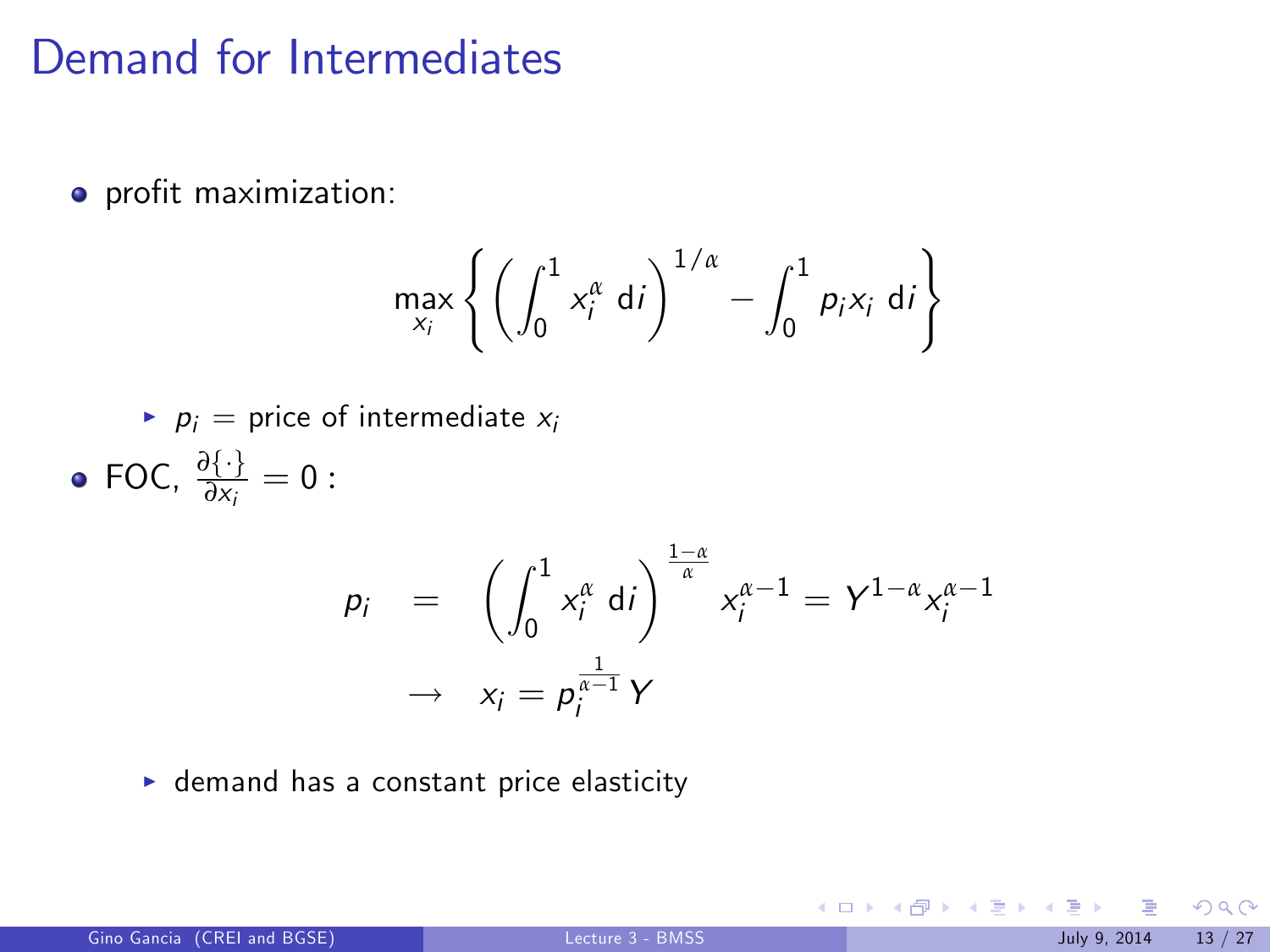### Production and Prices

• production:

- $\blacktriangleright$  1 unit of  $x_i$  requires 1 unit of labor (in any country)
- but the South can only produce a subset  $[0, \kappa]$  of intermediates
- **F** assume:  $\kappa < \bar{\kappa} = \frac{L^*}{L + L^*}$

o perfect competition:

 $\blacktriangleright$  price = marginal cost

 $p_i = w$  if produced in North

 $p_i = w^*$  if produced in South

• where will a good be produced?

 $209$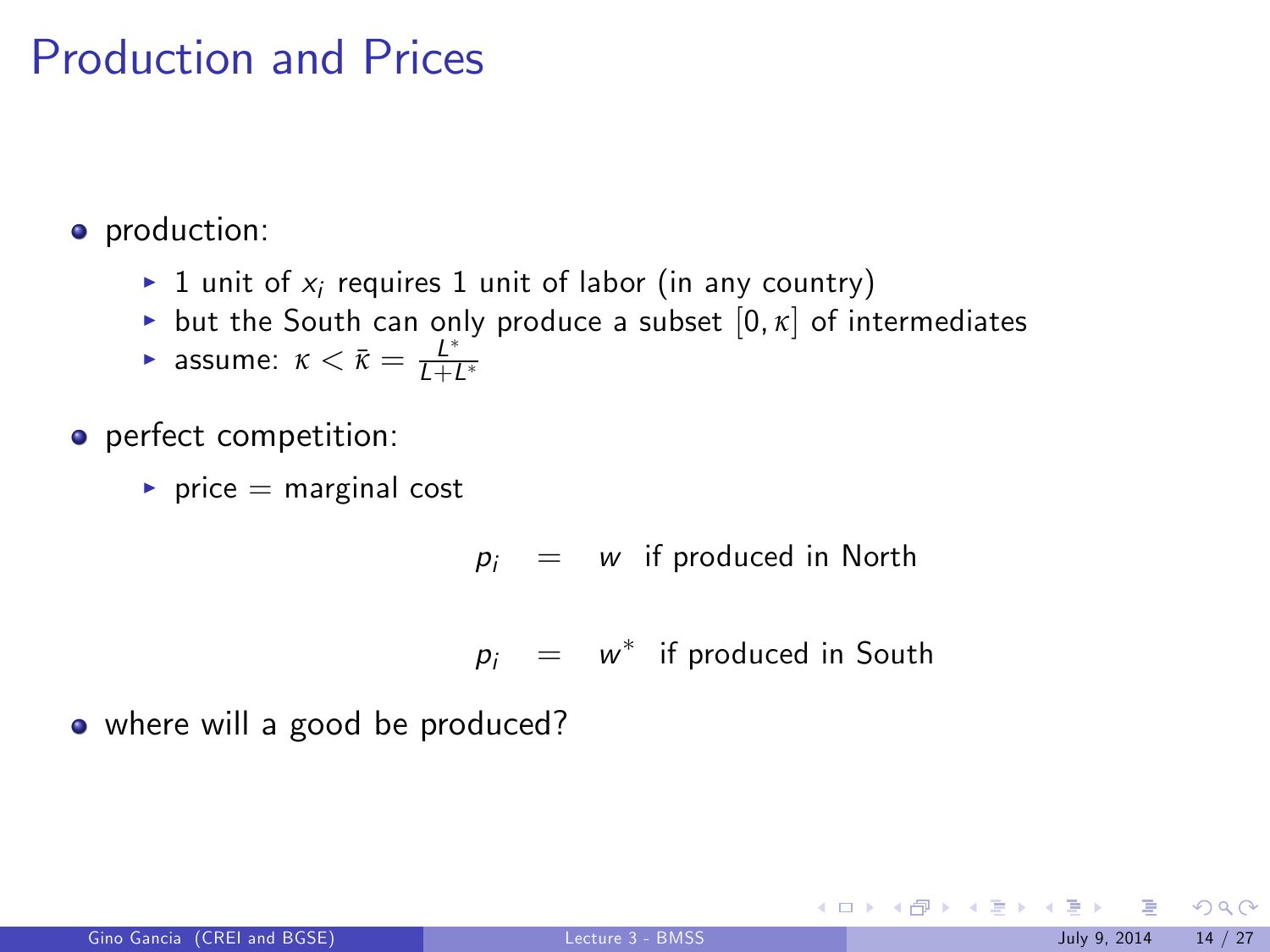# Specialization, Offshoring and Relative Wages

• given 
$$
\kappa < \bar{\kappa} = \frac{L^*}{L + L^*}
$$
:

- $\blacktriangleright$  the South will specialize in intermediates  $[0, \kappa]$
- If the North will produce the rest  $[\kappa, 1]$

#### • thus:

$$
x^* = \frac{L^*}{\kappa} \quad \text{and} \quad x = \frac{L}{1-\kappa}
$$

• why?

 $\blacktriangleright$  using  $p_i = Y^{1-\alpha} x_i^{\alpha-1}$ , compute relative prices:

$$
\frac{p}{p^*} = \left(\frac{x}{x^*}\right)^{\alpha-1} = \left(\frac{L^*}{L} \frac{1-\kappa}{\kappa}\right)^{1-\alpha} > 1
$$

- $\blacktriangleright$  since  $p > p^*$ , North cannot compete on intermediates from South
- Since  $p_i = w \rightarrow p > p^*$  implies  $w > w^*$

 $2990$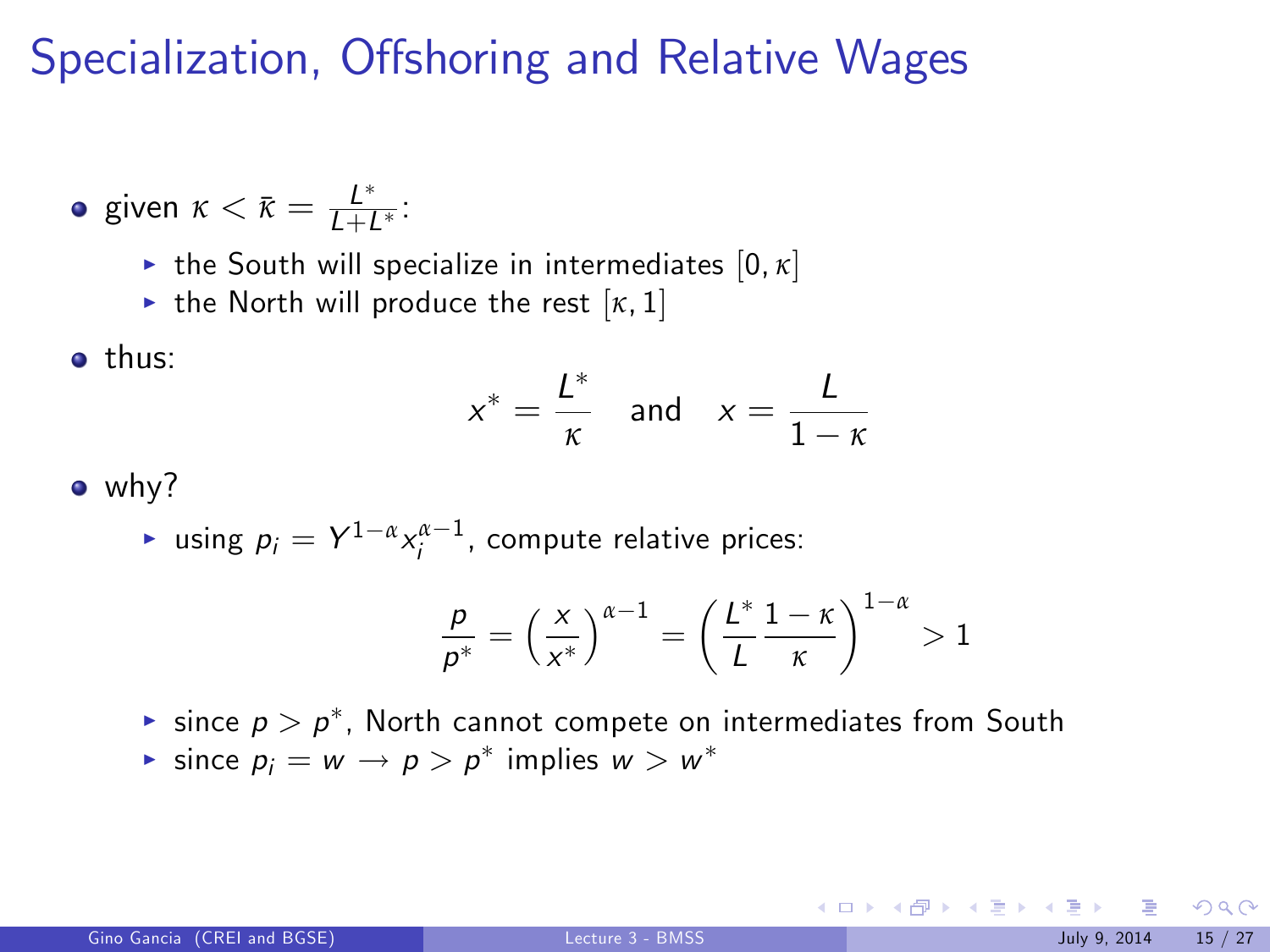# Offshoring and Efficiency

substitute  $x_i$  into  $Y$ :

$$
Y = [(1 - \kappa) x^{\alpha} + \kappa (x^*)^{\alpha}]^{1/\alpha}
$$
  
= 
$$
[(1 - \kappa)^{1 - \alpha} L^{\alpha} + \kappa^{1 - \alpha} (L^*)^{\alpha}]^{1/\alpha}
$$

**•** offshoring  $(\kappa)$  and output:

$$
\frac{\partial Y^{\alpha}}{\partial \kappa} = (1 - \alpha) \left[ \left( \frac{L^*}{\kappa} \right)^{\alpha} - \left( \frac{L}{1 - \kappa} \right)^{\alpha} \right] > 0
$$

 $\blacktriangleright$  moreover:

$$
\lim_{\kappa \to 0} \frac{\partial Y}{\partial \kappa} = \infty \quad \text{and} \quad \lim_{\kappa \to \bar{\kappa}} \frac{\partial Y}{\partial \kappa} = 0
$$

- **·** intuitive:
	- $\triangleright$  moving production where labor is cheaper raises aggregate efficiency, the marginal effect is infinite when  $w^* = 0$  and disappears at  $w = w^*$

 $\Omega$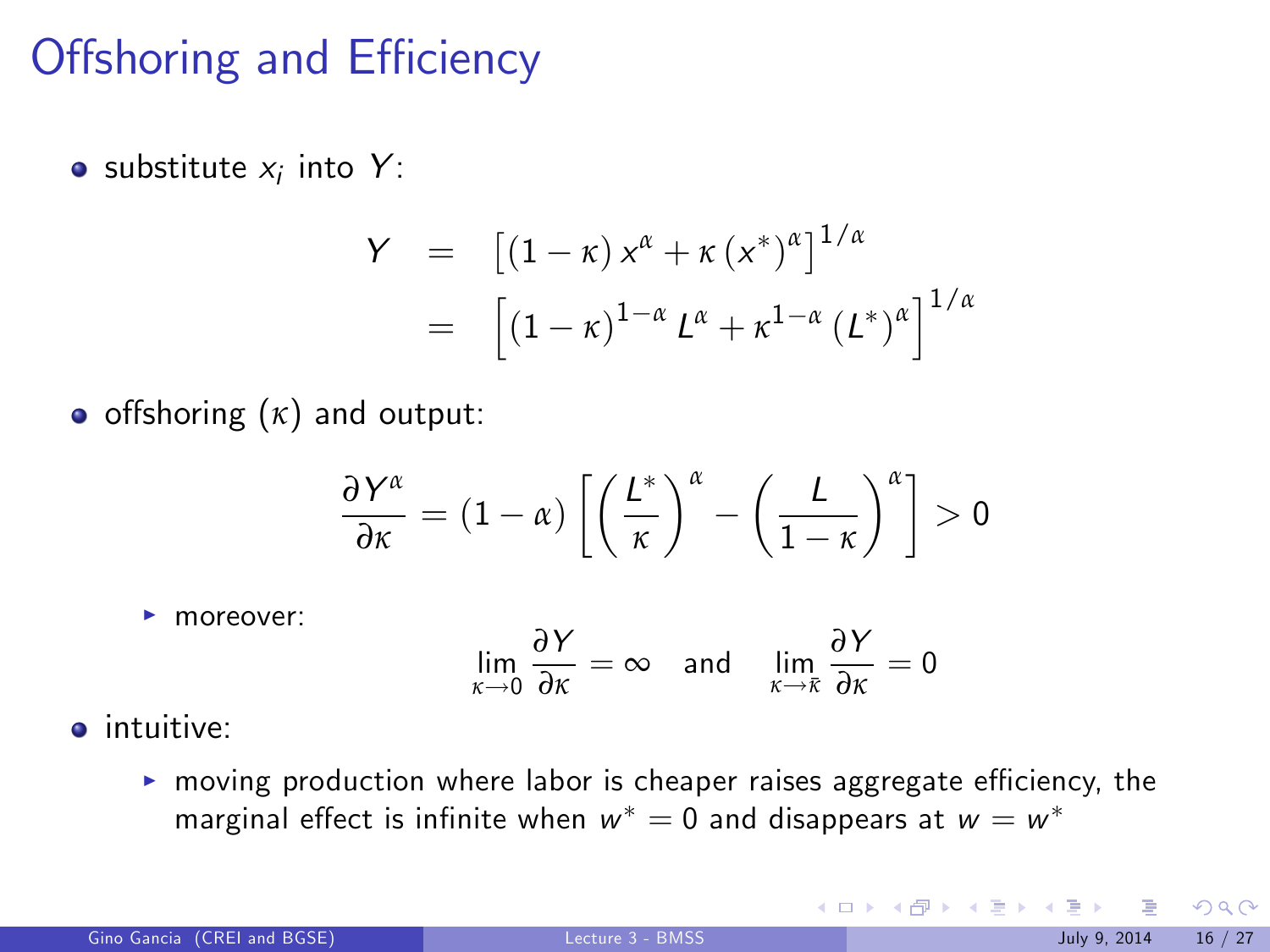# Offshoring and Wages: South

o real wage in South:

$$
w^* = p^* = Y^{1-\alpha} (x^*)^{\alpha-1} = Y^{1-\alpha} (x/L^*)^{1-\alpha}
$$
  
\n
$$
\frac{\partial \ln w}{\partial x} = (1-\alpha) \left[ \frac{\partial Y}{\partial x} \frac{1}{Y} + \frac{1}{x} \right] > 0
$$

- two effects of offshoring:
	- $\bullet$  efficiency effect  $(+)$
	- 2 more demand for labor in South  $(+)$
- o offshoring raises real wages in the South

メロメ メ都 メメ ミメ メミメ

 $QQ$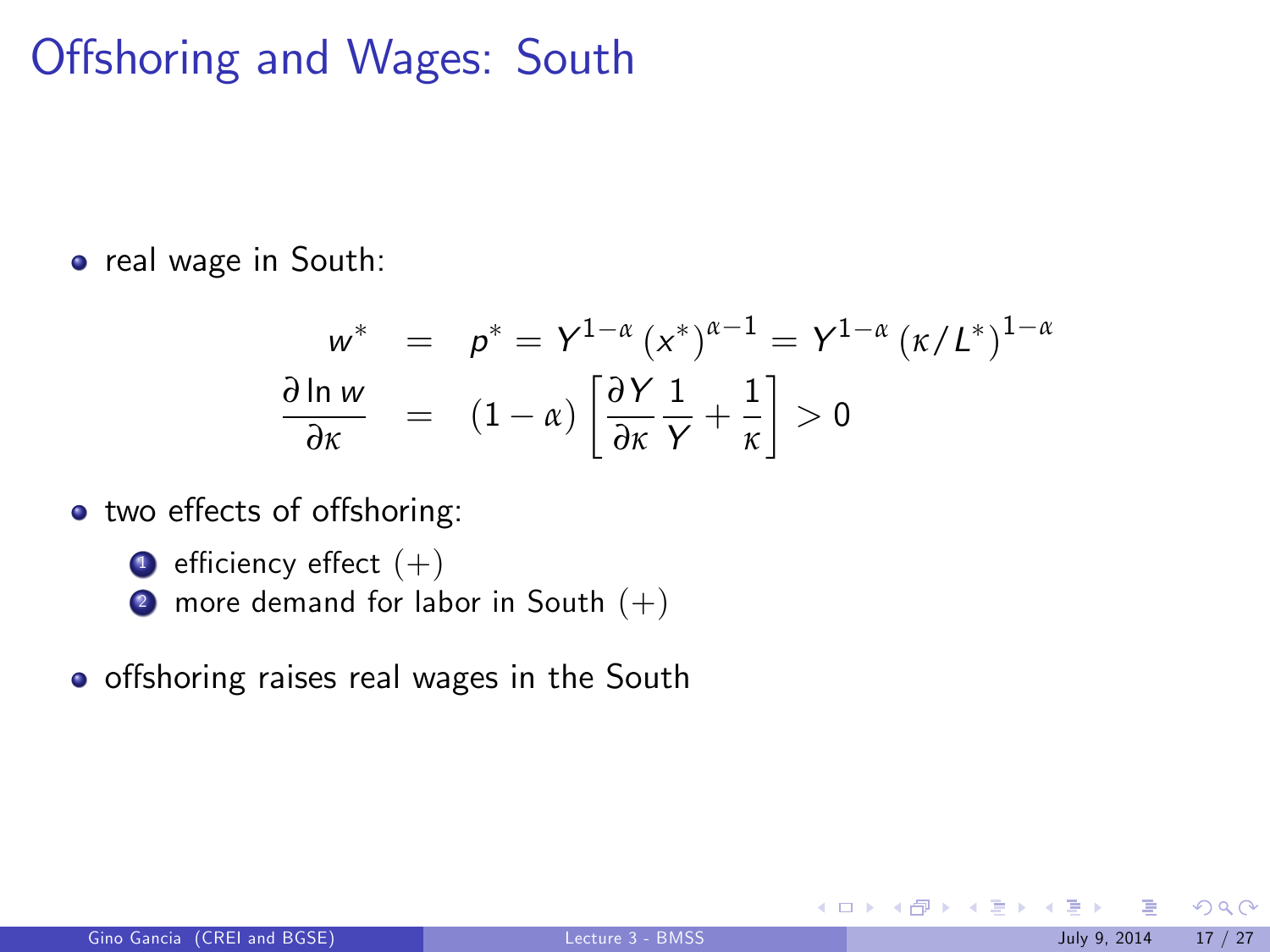### Offshoring and Wages: North

**•** real wage in North:

$$
w = p = Y^{1-\alpha} x^{\alpha-1} = Y^{1-\alpha} [(1-\kappa) / L]^{1-\alpha}
$$

$$
\frac{\partial \ln w}{\partial x} = (1-\alpha) \left[ \frac{\partial Y}{\partial x} \frac{1}{Y} - \frac{1}{1-\kappa} \right]
$$

two e§ects of o§shoring:

 $\bullet$  efficiency effect  $(+)$ 2 less demand for labor in North  $(-)$  $\det \kappa \to 0$ , (1) dominates ( $\frac{\partial Y}{\partial \kappa} = \infty$ ) ► for low *κ* :  $\frac{\partial \ln w}{\partial x} > 0$ at  $\kappa \to \bar{\kappa}$ , (2) dominates ( $\frac{\partial Y}{\partial \kappa} = 0$ )

• for high 
$$
\kappa : \frac{\partial \ln w}{\partial x} < 0
$$

 $QQ$ 

メロメ メ御 メメ きょうくきょう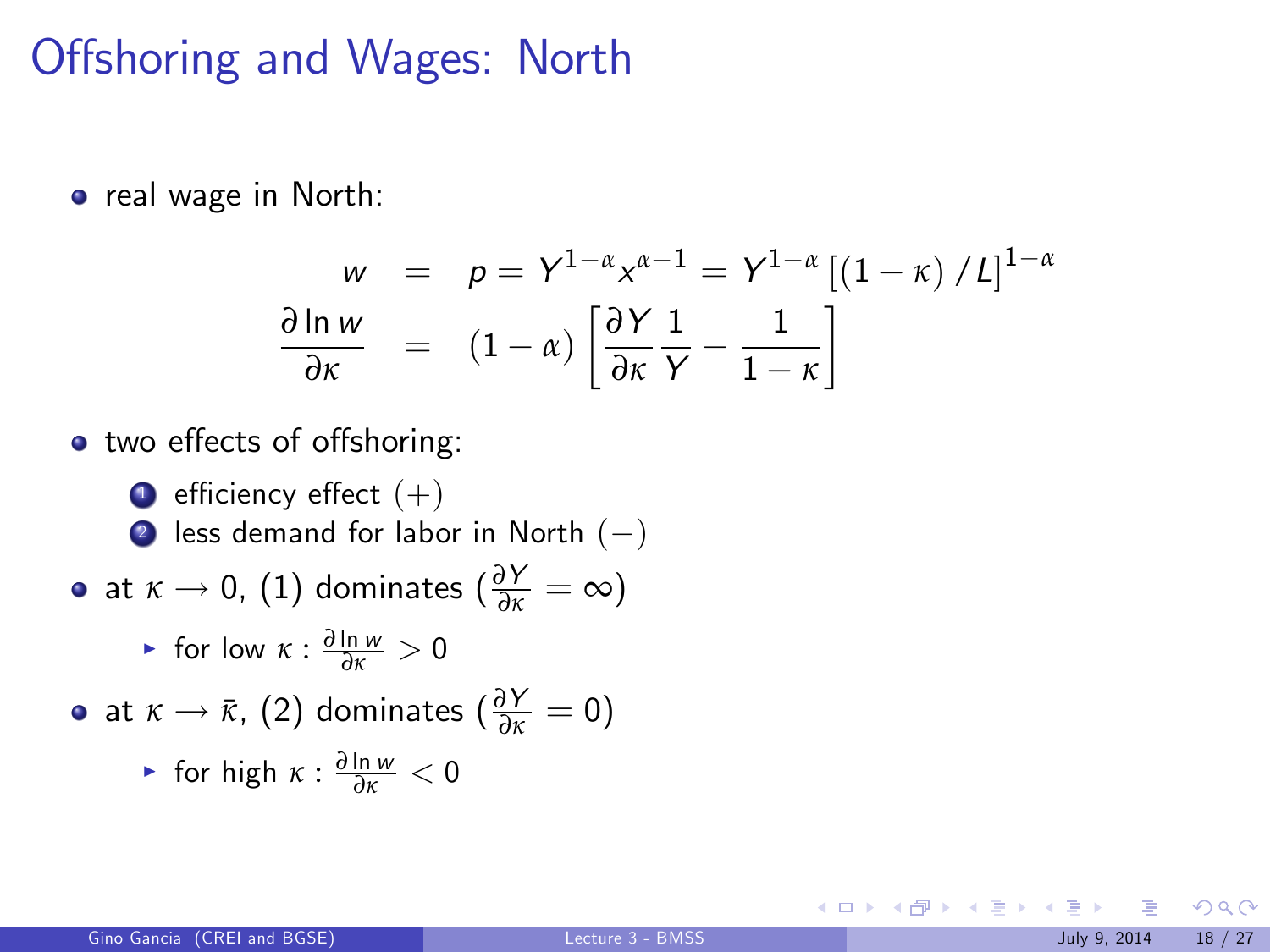# Offshoring, Wages and Welfare



Solid: North, Dashed: South

 $\leftarrow$   $\Box$   $\rightarrow$ 

 $\leftarrow$   $\leftarrow$   $\rightarrow$ 

B

 $290$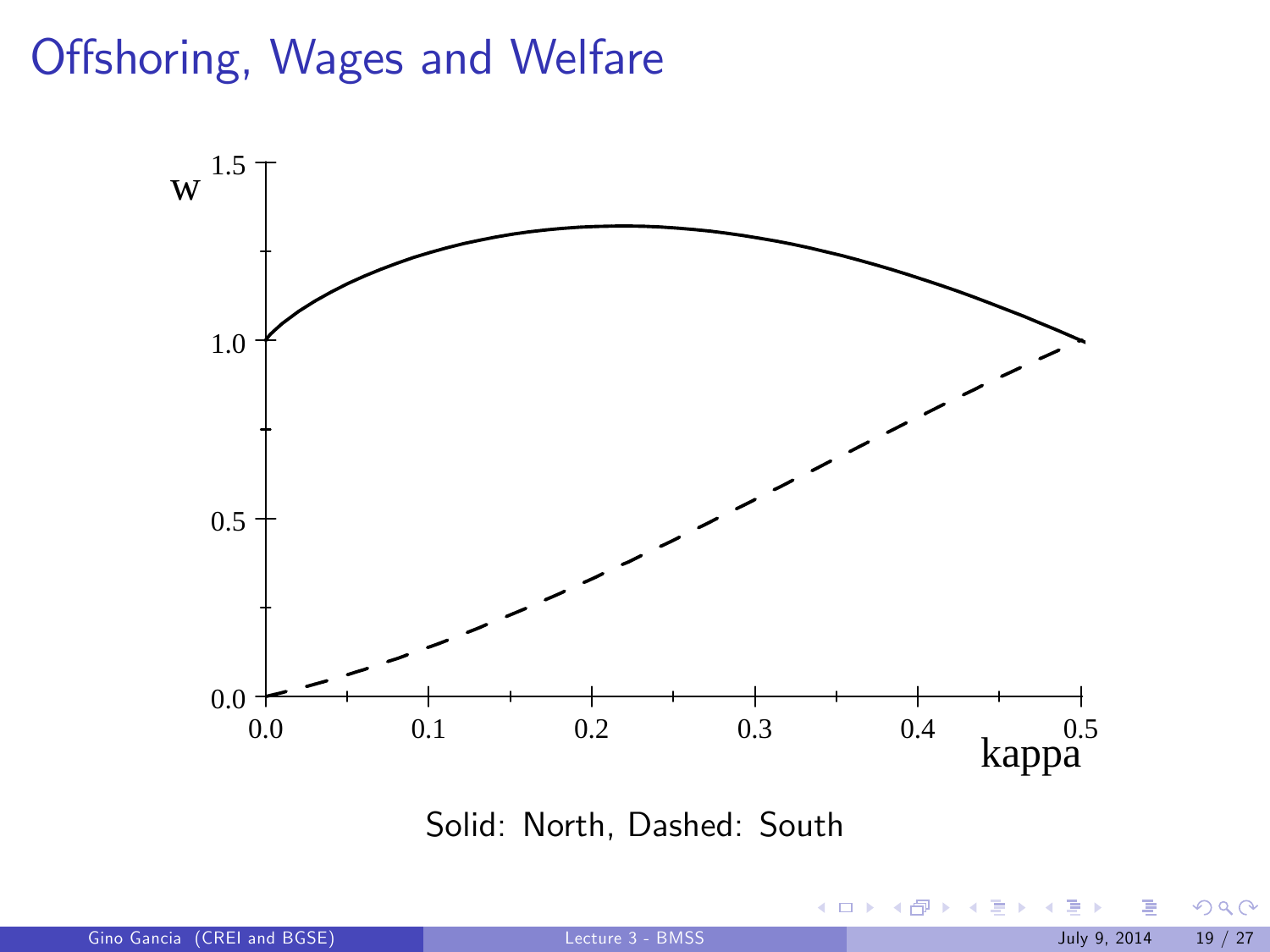Offshoring, Complexity and the Wage Gap

• North-South wage gap:

$$
\frac{w}{w^*} = \frac{p}{p^*} = \left(\frac{L^*}{L} \frac{1-\kappa}{\kappa}\right)^{1-\alpha}
$$

• offshoring (↑ *κ*) reduces the North-South wage gap

- $\triangleright$  more demand for labor in South, less in North
- **•** more complementarity between tasks ( $\downarrow$  *α*) increases the wage gap
	- $\triangleright$  more "complexity" in production makes the technological advantage of the North more important

 $\Omega$ 

K ロ ▶ K 御 ▶ K 경 ▶ K 경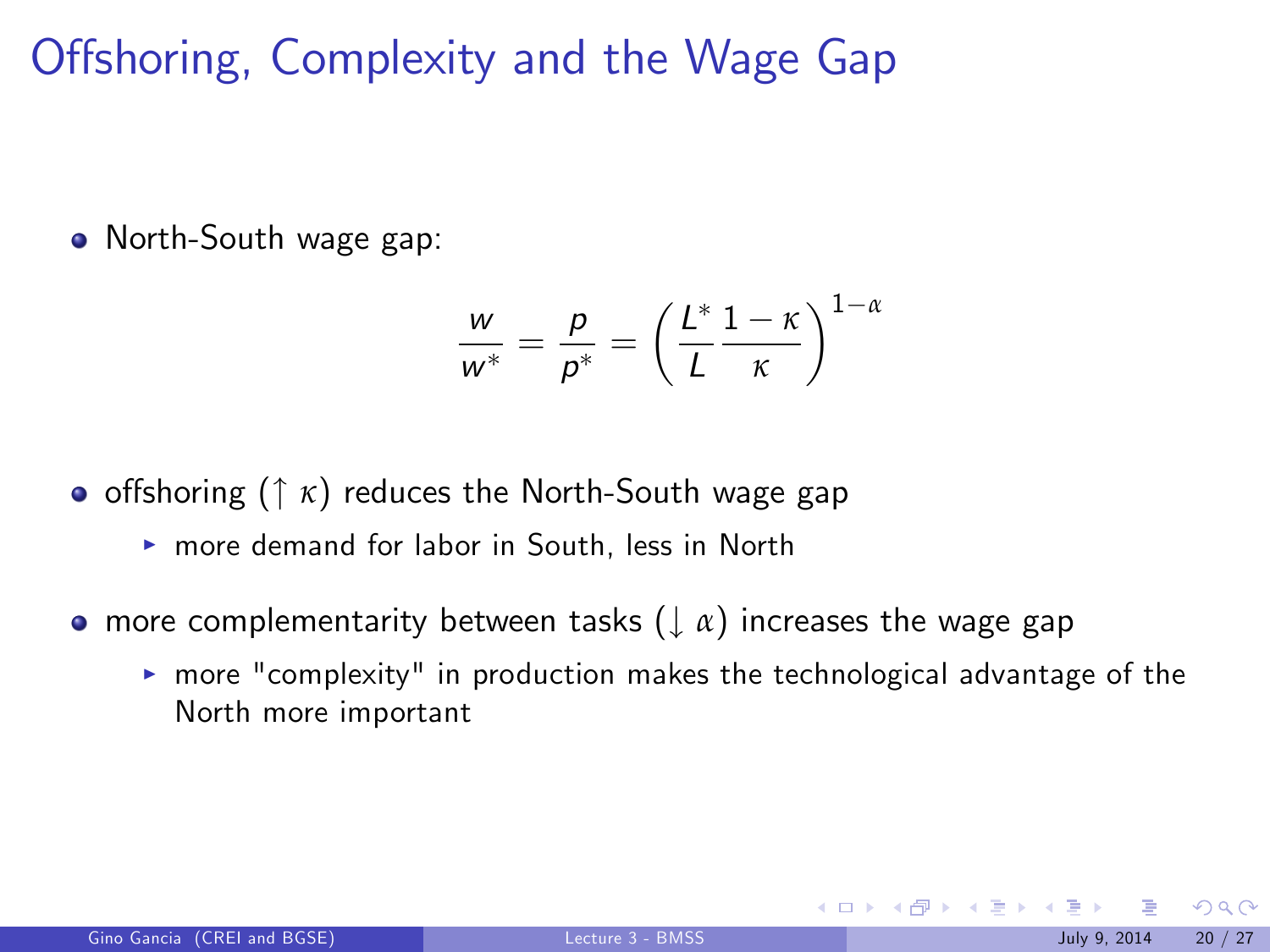# Sequential Production and Supply Chains

- **•** production processes often consist of many sequential stages
	- $\triangleright$  today's vertical supply chains span multiple countries specializing in different stages
- Costinot, Vogel & Wang (2013)
	- $\triangleright$  production of final good requires a continuum of intermediate stages
	- $\triangleright$  each stage uses labor and intermediate good from previous stage
	- $\triangleright$  production is subject to mistakes (Sobel 1992, Kremer 1993)
	- $\triangleright$  countries differ in terms of failure rate
- key result:
	- $\triangleright$  more productive countries (lower mistakes rate) specialize in later stages of production, where mistakes are more costly
	- $\triangleright$  why? value added grows after each stage  $\rightarrow$  mistakes are more costly at more advanced stage
- study changes in number of stages and in mistake rates

 $QQ$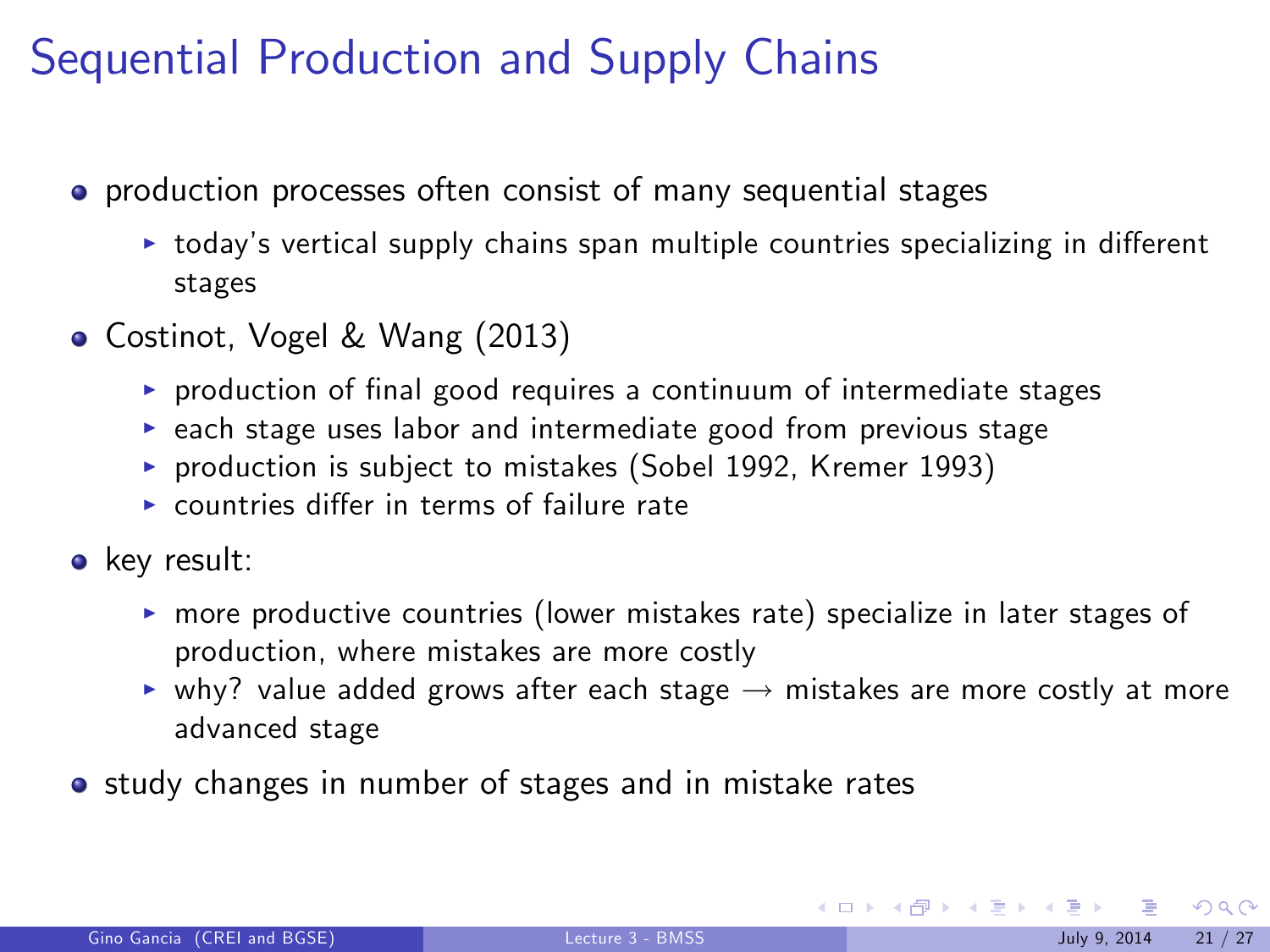Costinot, Vogel & Wang (2013): Assumptions

**a** basic environment:

- $\blacktriangleright$  multiple countries  $c \in \{0, ..., C\}$
- one factor, labor, in fixed supply  $L_c$ , wages  $w_c$
- $\blacktriangleright$  perfect competition
- technology:
	- ight to produce the final good, a continuum of stages  $s \in (0, S]$  must be performed
	- ightharpoontan at every stage performed in c, output is lost at a Poisson rate  $\lambda_c$
	- **Examble 1** combining  $q(s)$  units of intermediate good s with  $q(s)ds$  units of labor, the output of intermediate good  $s + ds$  is

$$
q(s+ds)=(1-\lambda_c ds)q(s)
$$

- order countries so that  $\lambda_c$  is decreasing in c
	- $\triangleright$  from less to more productive countries

 $\Omega$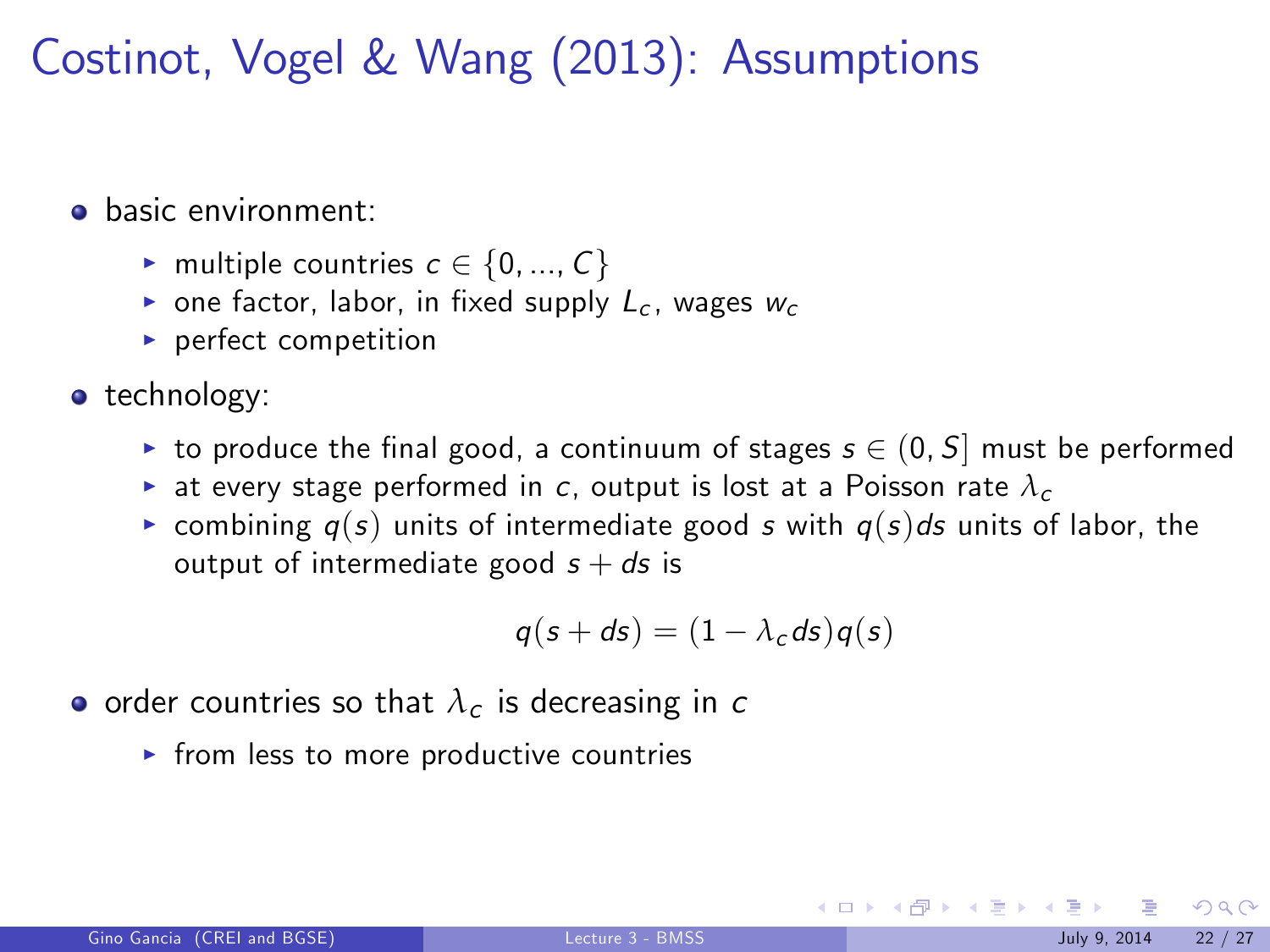# Equilibrium: Vertical Specialization

- **•** free trade equilibrium:
	- output levels  $Q_c(s)$ , wages  $w_c$  and prices  $p(s)$  such that
	- $\blacktriangleright$  price = unit cost

 $p(s+ds) = (1+\lambda_c ds)p(s) + w_c ds$  iff  $Q_c(s') > 0 \ \forall s' \in (s, s+ds]$ 

**\*** obtained from  $p(s + ds) = \frac{p(s) + wds}{1 - \lambda_c ds}$  and ds infinitesimal

- $\triangleright$  good and product markets clear
- vertical specialization:
	- In there exists a sequence of stages  $S_0 = 0 < S_1 < ... < S_{\ell} = S$  such that  $Q_c(s) > 0$  iff  $s \in (S_{c-1}, S_c]$
	- $\triangleright$  in words, more productive countries specialize at later stages
- why? more productive countries leverage their productivity on more valuable inputs

 $2990$ 

**K ロ ト K 御 ト K 澄 ト K 差 ト**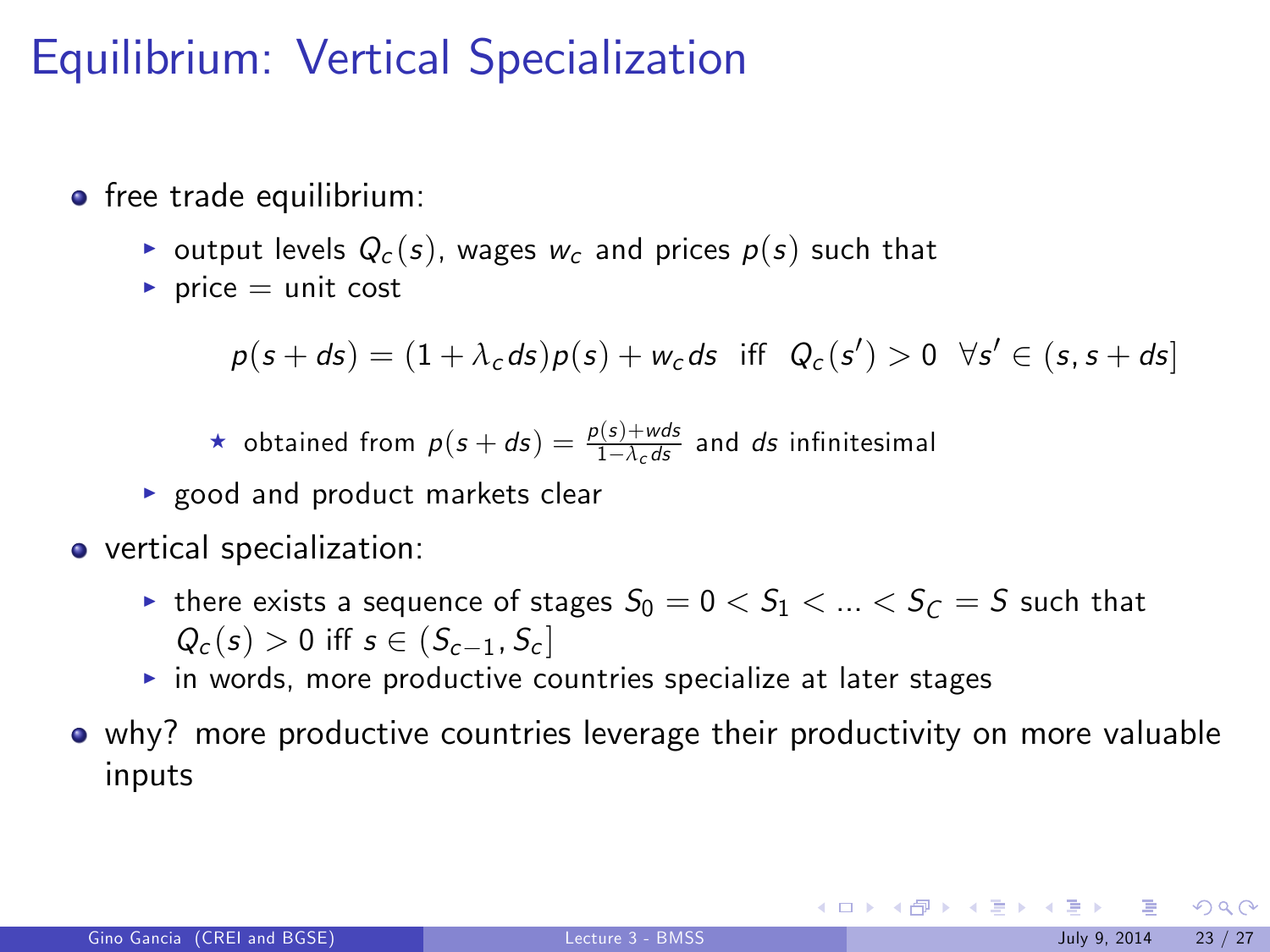### Equilibrium: Allocation and Production

**o** notation:

 $\blacktriangleright$   $Q_c \equiv Q(S_c)$  and  $p_c \equiv p(S_c)$  (export quantity and price of country c) • to find  $Q_c$  and  $S_c$ :

 $\bullet$  intermediates get lost at a constant rate when produced in  $\epsilon$ 

$$
Q_c = e^{-\lambda_c(S_c - S_{c-1})} Q_{c-1}
$$

**2** using labor market clearing,  $\int_{S_{c-1}}^{S_c} Q_c(s) ds = L_c$ , and (1) above:

$$
L_c = \frac{Q_{c-1} - Q_c}{\lambda_c}
$$

**•** solution:

▶ solve (1) and (2) as two difference eq. with boundary conditions  $S_0 = 0$  and  $S_{\mathcal{C}}=S$ 

 $299$ 

**K ロ ト K 御 ト K 澄 ト K 差 ト**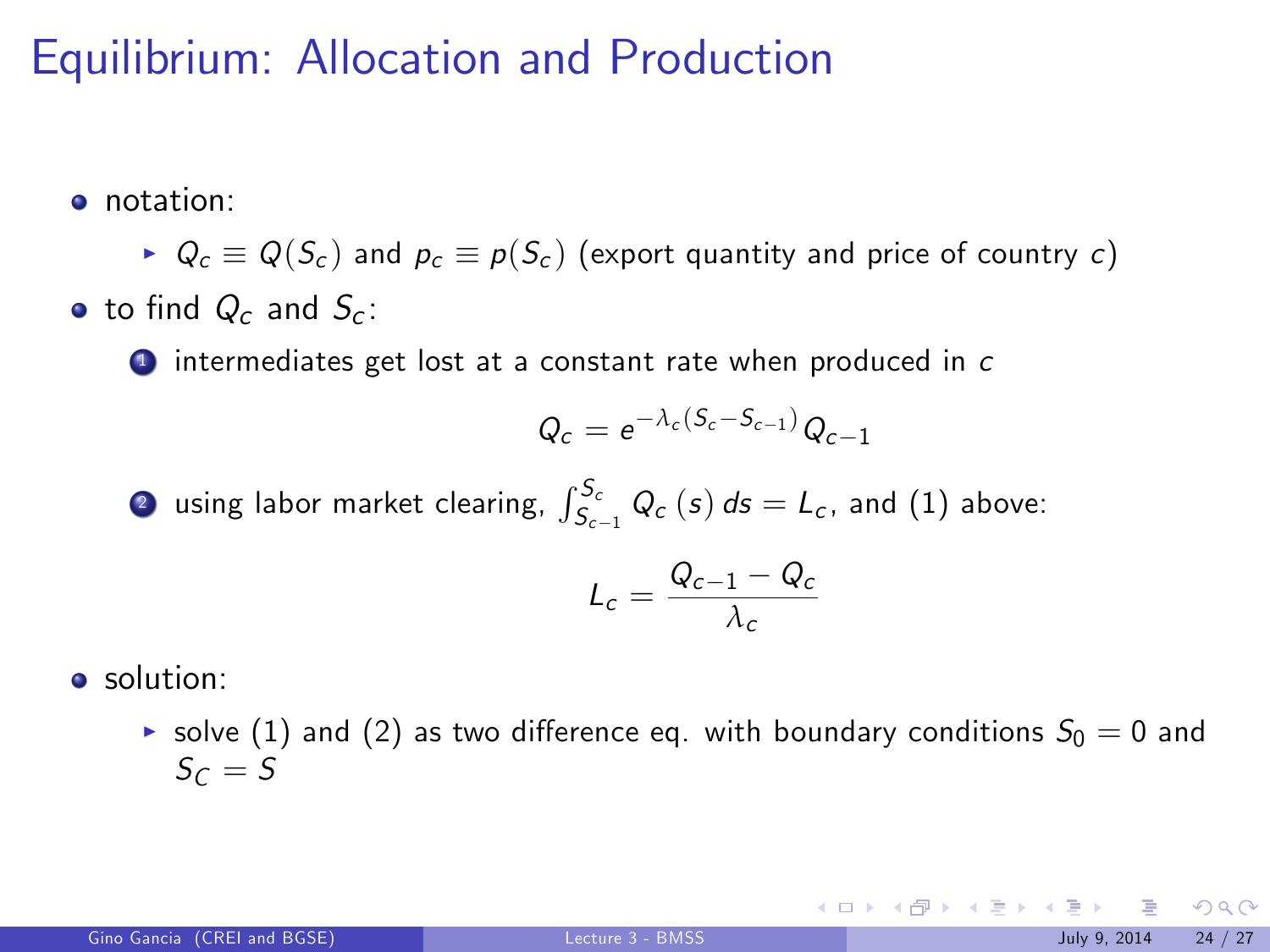# Equilibrium: Prices and Wages

- prices:
	- $\triangleright$  cost of producing the cutoff good  $S_c$  must be equal in c and  $c+1$ from  $(1 + \lambda_c ds)p_c + w_c ds = (1 + \lambda_{c+1} ds)p_c + w_{c+1} ds$

$$
w_{c+1} = (\lambda_c - \lambda_{c+1}) p_c + w_c
$$

From  $p = MC$ :

$$
\frac{dp(s)}{ds} = \lambda_c p(s) + w_c
$$

with boundary conditions  $p_0 = 0$  and  $p_C = 1$ 

- **o** some properties:
	- **countries with lower mistake rates have higher wages:**  $w_{c+1} > w_c$
	- rices grow along the value chain:  $p_{c+1} > p_c$
	- $\triangleright$  rich countries tend to import and export goods with higher prices (and from similar income countries)
	- In longer value chain  $(S \uparrow) \rightarrow$  more inequality
	- ighth uniform decrease in all failure rates  $\rightarrow$  less inequality

 $\Omega$ 

メロメ メ都 メメ きょうくぼ メー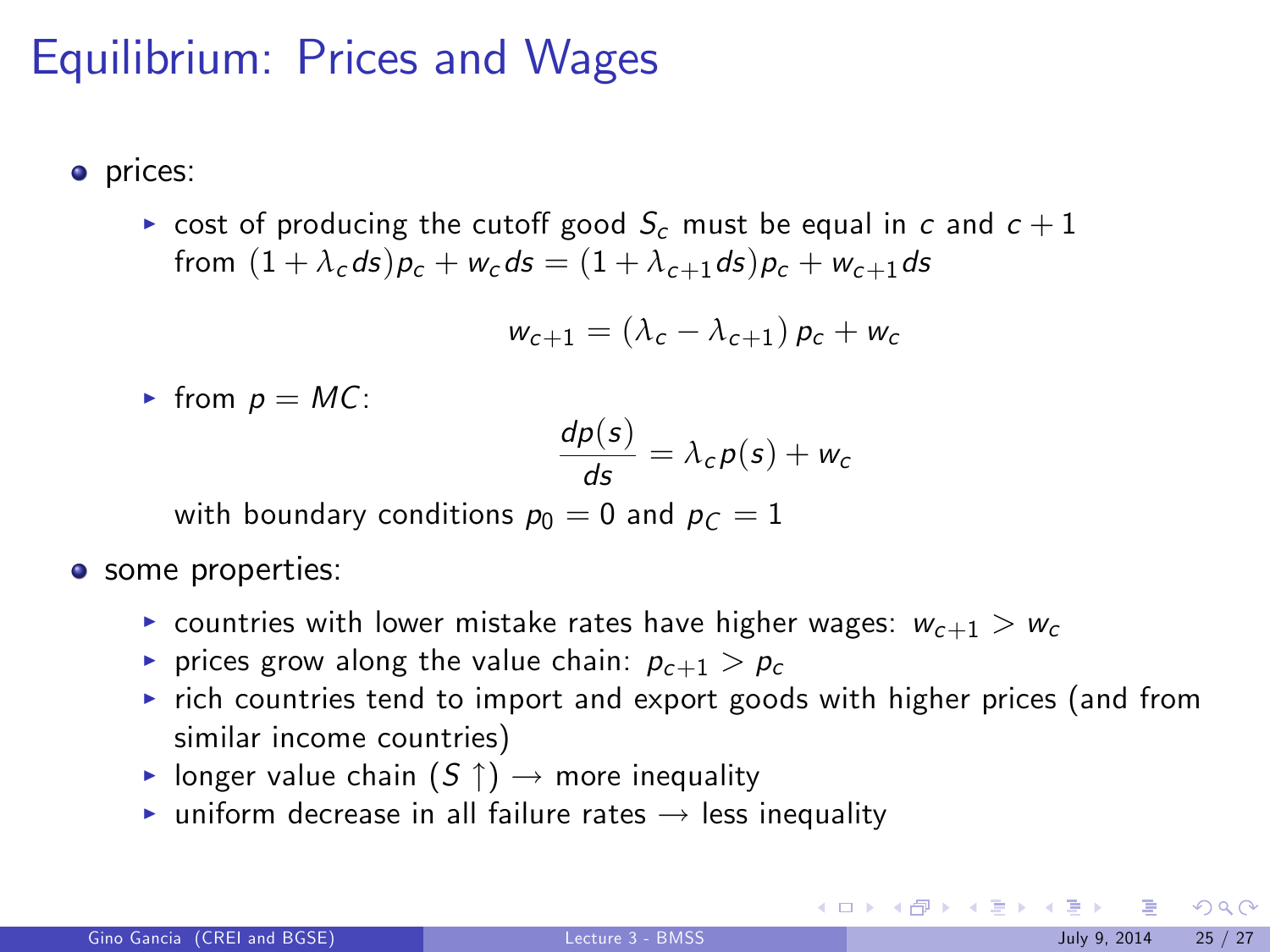# Further Readings

vertical specialization and sequential production:

- ▶ Hummels, Ishii & Yi (2001), Yi (2003)
- quantitative Ricardian models of multinational production:
	- ▶ Arkolakis, Ramondo, Rodriguez-Clare & Yeaple (2013)
	- ▶ Ramondo & Rodriguez-Clare (2013)
- contracts and the international organization of production:
	- Antras  $(2005)$
	- ▶ Antras & Helpman (2004)
	- Antras & Chor  $(2013)$
- some surveys (theory and empirics):
	- ▶ Antras & Yeaple (2014)
	- $\blacktriangleright$  Crino' (2009)

 $\Omega$ 

メロメ メ都 メメ ミメ メミメ